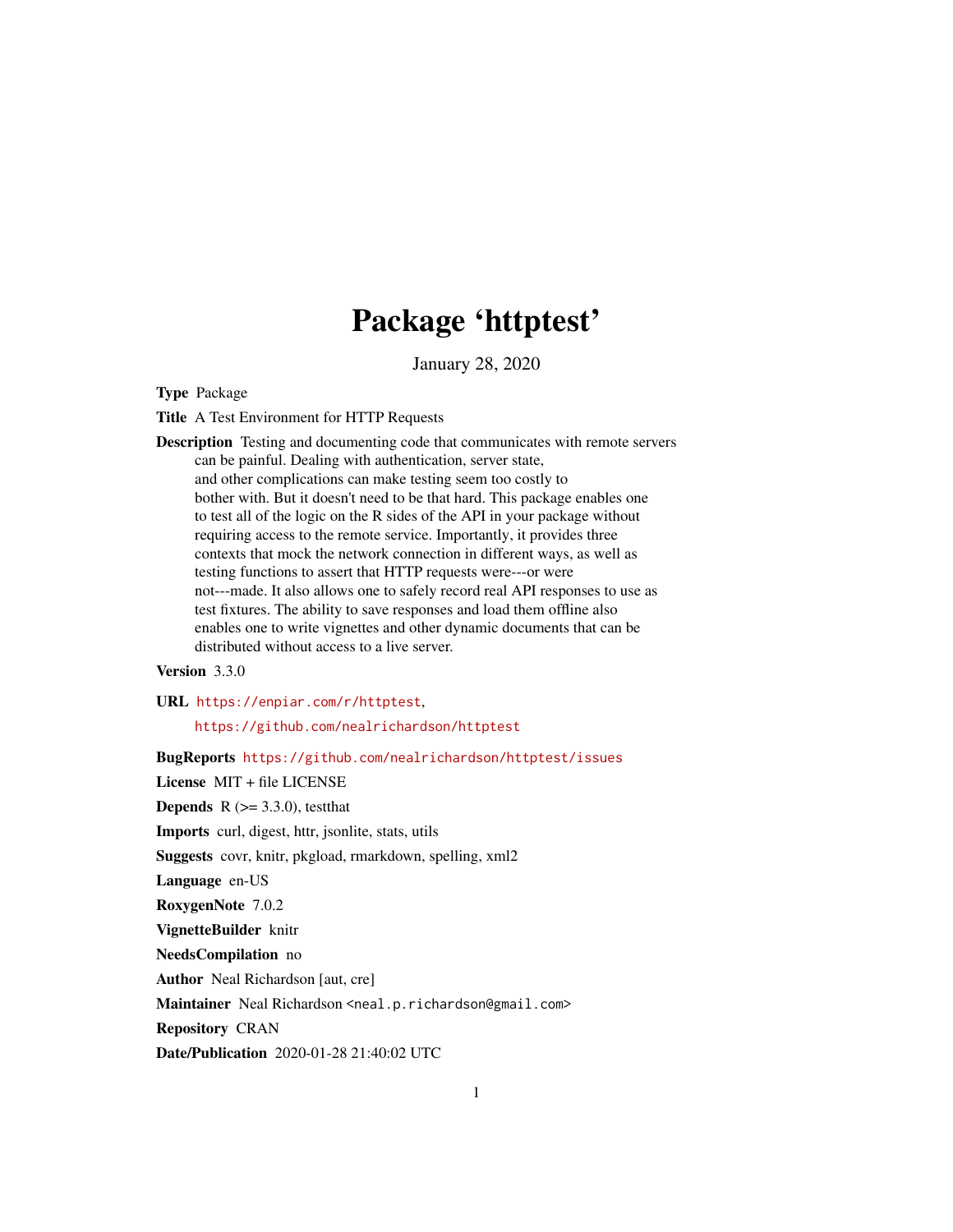# <span id="page-1-0"></span>R topics documented:

|       | 5              |
|-------|----------------|
|       | -6             |
|       | $\overline{7}$ |
|       |                |
|       |                |
|       |                |
|       |                |
|       |                |
|       |                |
|       |                |
|       |                |
|       |                |
|       |                |
|       |                |
|       |                |
|       |                |
|       |                |
|       |                |
|       |                |
|       |                |
| Index | 23             |
|       |                |

<span id="page-1-1"></span>.mockPaths *Set an alternate directory for mock API fixtures*

# Description

By default, with\_mock\_api will look for mocks relative to the current working directory (the test directory). If you want to look in other places, you can call .mockPaths to add directories to the search path.

# Usage

```
.mockPaths(new)
```
# Arguments

new Either a character vector of path(s) to add, or NULL to reset to the default.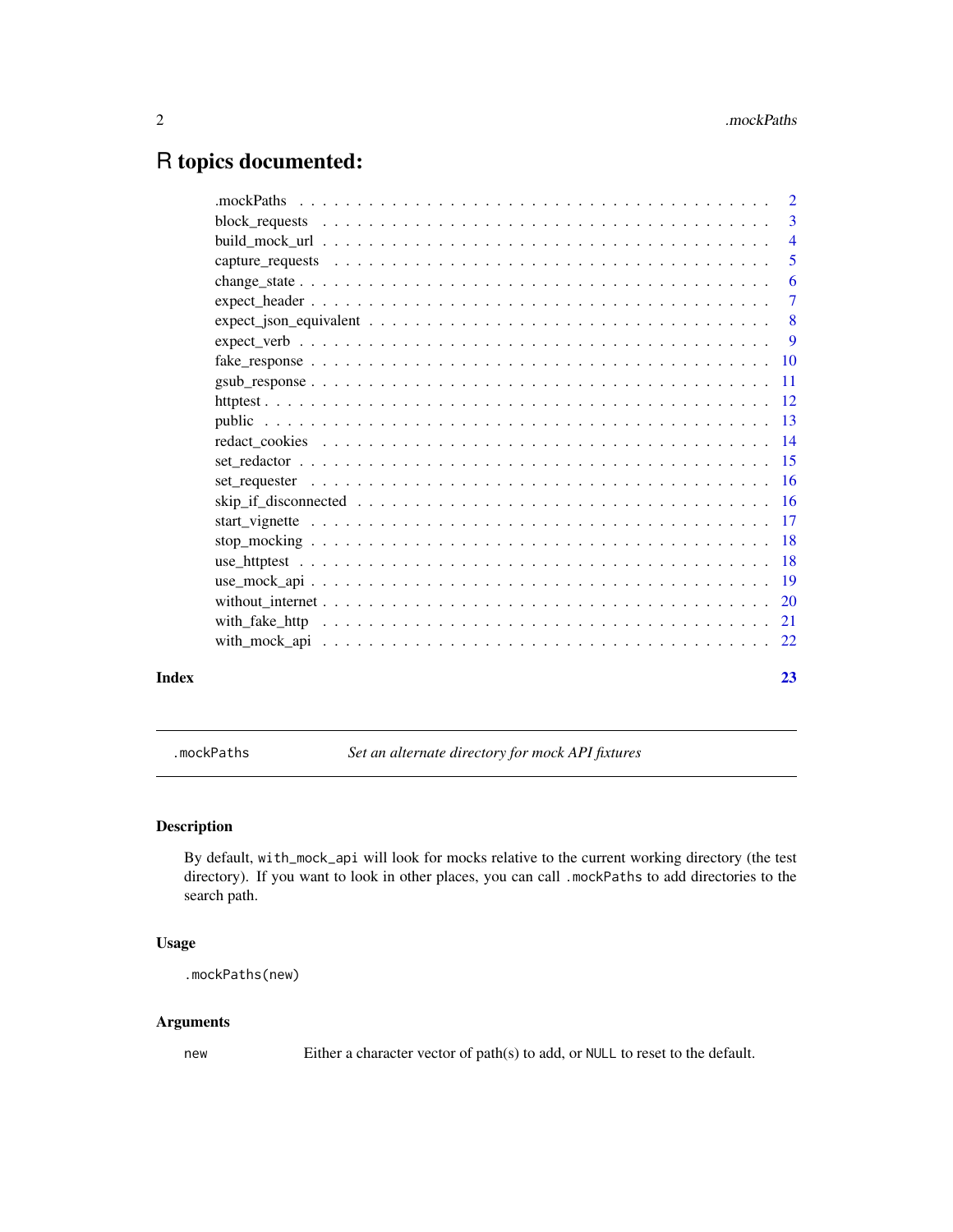# <span id="page-2-0"></span>Details

It works like [base::.libPaths\(\)](#page-0-0): any directories you specify will be added to the list and searched first. The default directory will be searched last. Only unique values are kept: if you provide a path that is already found in .mockPaths, the result effectively moves that path to the first position.

For finer-grained control, or to completely override the default behavior of searching in the current working directory, you can set the option "httptest.mock.paths" directly.

# Value

If new is omitted, the function returns the current search paths, a a character vector. If new is provided, the updated value will be returned invisibly.

#### Examples

```
identical(.mockPaths(), ".")
.mockPaths("/var/somewhere/else")
identical(.mockPaths(), c("/var/somewhere/else", "."))
.mockPaths(NULL)
identical(.mockPaths(), ".")
```
<span id="page-2-1"></span>block\_requests *Block HTTP requests*

# **Description**

This function intercepts HTTP requests made through httr and raises an informative error instead. It is what [without\\_internet\(\)](#page-19-1) does, minus the automatic disabling of mocking when the context finishes.

### Usage

block\_requests()

# Details

Note that you in order to resume normal request behavior, you will need to call [stop\\_mocking\(\)](#page-17-1) yourself—this function does not clean up after itself as 'without\_internet' does.

# Value

Nothing; called for its side effects.

# See Also

[without\\_internet\(\)](#page-19-1) [stop\\_mocking\(\)](#page-17-1) [use\\_mock\\_api\(\)](#page-18-1)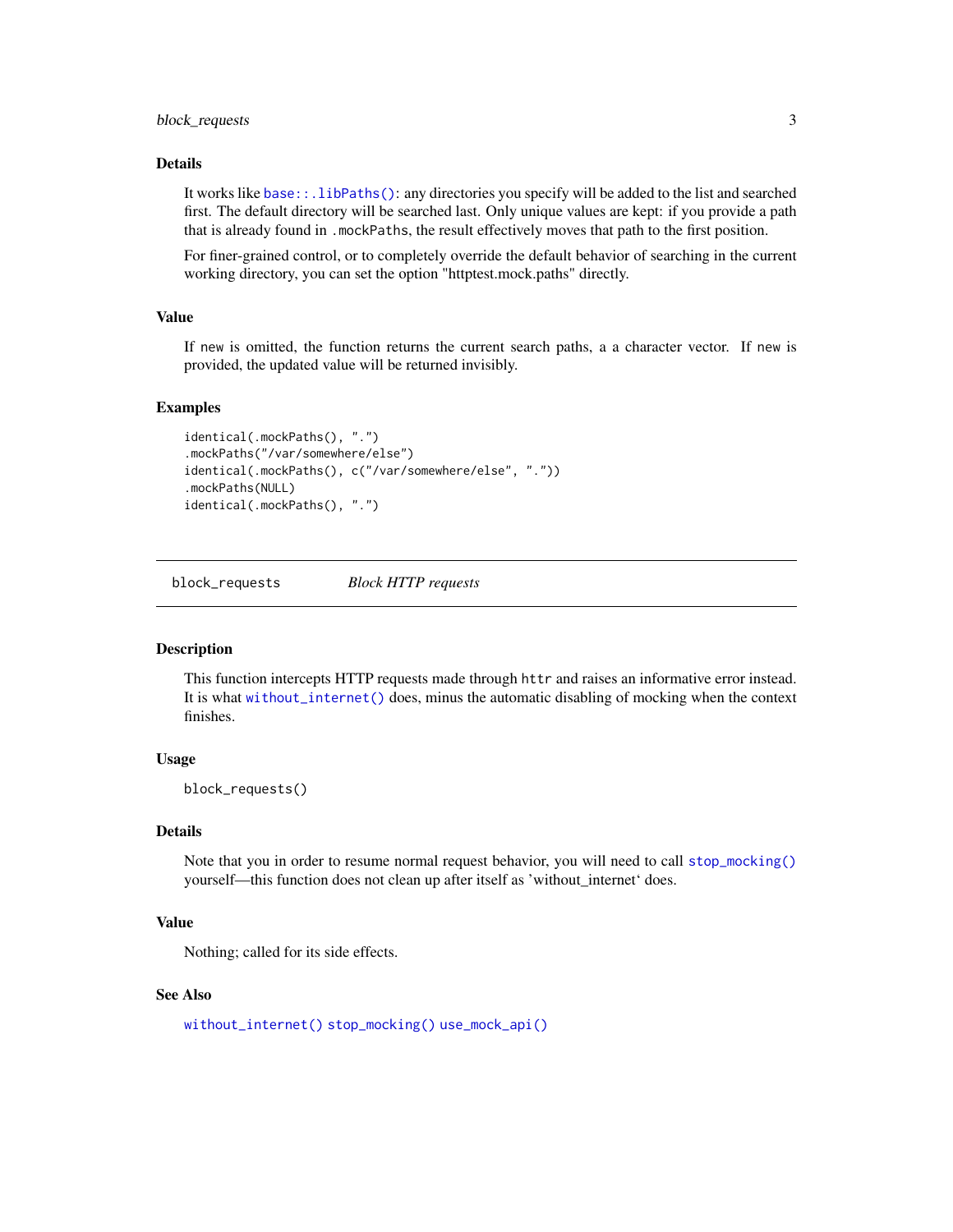<span id="page-3-1"></span><span id="page-3-0"></span>

Requests are translated to mock file paths according to several rules that incorporate the request method, URL, query parameters, and body.

#### Usage

```
build_mock_url(req, method = "GET")
```
buildMockURL(req, method = "GET")

# Arguments

| rea    | A request object, or a character "URL" to convert                            |
|--------|------------------------------------------------------------------------------|
| method | character HTTP method. If req is a 'request' object, its request method will |
|        | override this argument                                                       |

#### Details

First, the request protocol, such as "https://", is removed from the URL. Second, if the request URL contains a query string, it will be popped off, hashed by [digest::digest\(\)](#page-0-0), and the first six characters appended to the file being read. Third, request bodies are similarly hashed and appended. Finally, if a request method other than GET is used it will be appended to the end of the end of the file name.

Mock file paths also have a file extension appended, based on the Content-Type of the response, though this function, which is only concerned with the request, does not add the extension. In an HTTP API, a "directory" itself is a resource, so the extension allows distinguishing directories and files in the file system. That is, a mocked GET("http://example.com/api/") may read a "example.com/api.json" file, while GET("http://example.com/api/object1/") reads "example.com/api/object1.json".

Other examples:

- GET("http://example.com/api/object1/?a=1") may read "example.com/api/object1-b64371.xml".
- POST("http://example.com/api/object1/?a=1") may read "example.com/api/object1-b64371- POST.json".

This function is exported so that other packages can construct similar mock behaviors or override specific requests at a higher level than with\_mock\_api mocks.

In the interest of standardizing naming conventions, build\_mock\_url() is the preferred name for this function; buildMockURL() is deprecated.

#### Value

A file path and name, without an extension. The file, or a file with some extension appended, may or may not exist: existence is not a concern of this function.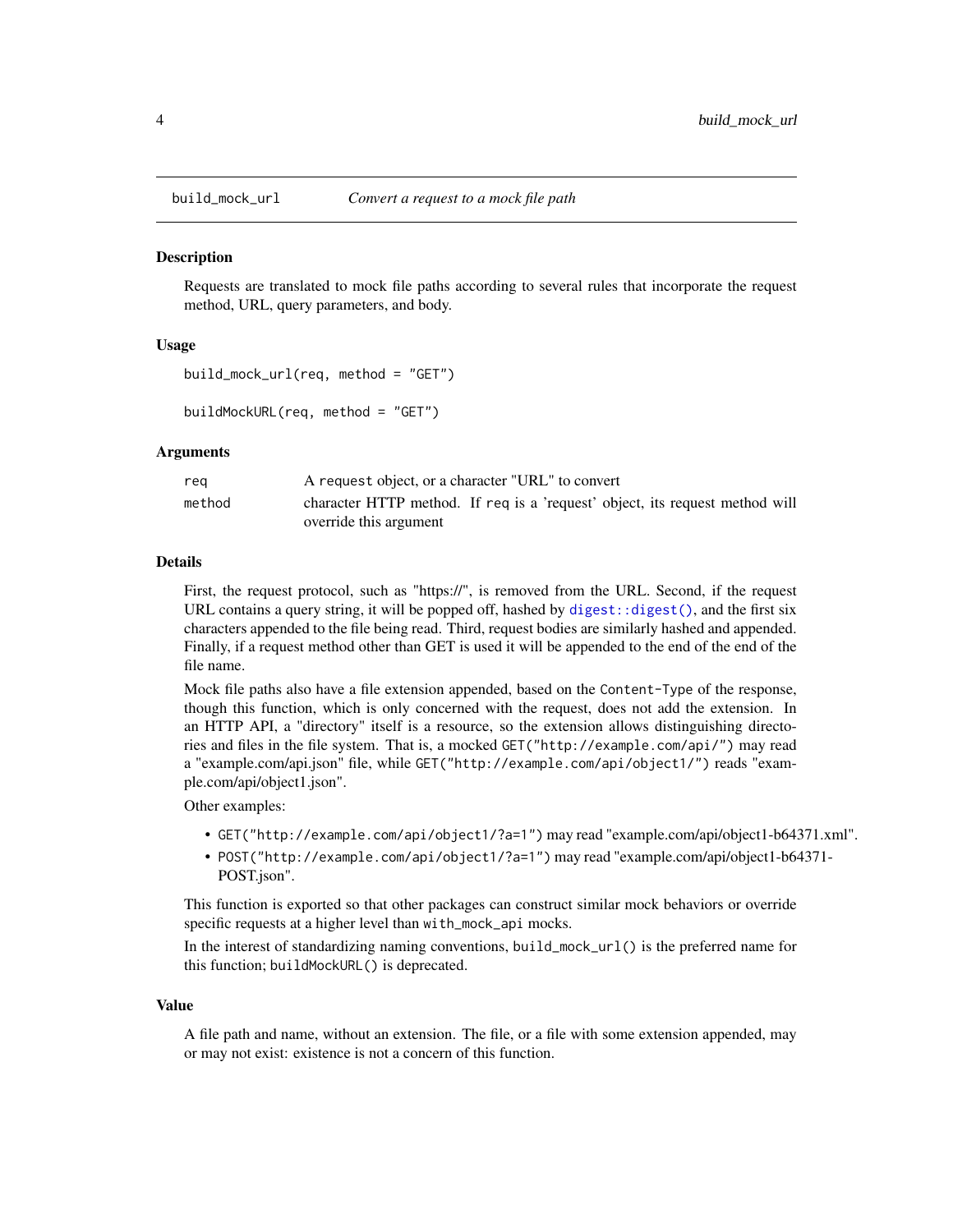# <span id="page-4-0"></span>capture\_requests 5

#### See Also

[with\\_mock\\_api\(\)](#page-21-1) [capture\\_requests\(\)](#page-4-1)

<span id="page-4-1"></span>capture\_requests *Record API responses as mock files*

# <span id="page-4-2"></span>Description

capture\_requests is a context that collects the responses from requests you make and stores them as mock files. This enables you to perform a series of requests against a live server once and then build your test suite using those mocks, running your tests in [with\\_mock\\_api\(\)](#page-21-1).

#### Usage

```
capture_requests(expr, path, ...)
start_capturing(path = NULL, simplify = TRUE)
stop_capturing()
```
#### Arguments

| expr       | Code to run inside the context                                                                                                                                                                                                                                                                            |
|------------|-----------------------------------------------------------------------------------------------------------------------------------------------------------------------------------------------------------------------------------------------------------------------------------------------------------|
| path       | Where to save the mock files. Default is the first directory in ${.}$ mockPaths ${(.)}$ ,<br>which if not otherwise specified is the current working directory. It is generally<br>better to call .mockPaths() directly if you want to write to a different path,<br>rather than using the path argument. |
| $\ddots$ . | Arguments passed through capture_requests to start_capturing                                                                                                                                                                                                                                              |
| simplify   | logical: if TRUE (default), JSON responses with status 200 will be written as just<br>the text of the response body. In all other cases, and when simplify is FALSE,<br>the "response" object will be written out to a .R file using $base$ : : dput().                                                   |

#### Details

start\_capturing and stop\_capturing allow you to turn on/off request recording for more convenient use in an interactive session.

Recorded responses are written out as plain-text files. By storing fixtures as plain-text files, you can more easily confirm that your mocks look correct, and you can more easily maintain them without having to re-record them. If the API changes subtly, such as when adding an additional attribute to an object, you can just touch up the mocks.

If the response has status 200 OK and the Content-Type maps to a supported file extension currently .json, .html, .xml, .txt, .csv, and .tsv—just the response body will be written out, using the appropriate extension. 204 No Content status responses will be stored as an empty file with extension .204. Otherwise, the response will be written as a .R file containing syntax that, when executed, recreates the httr "response" object.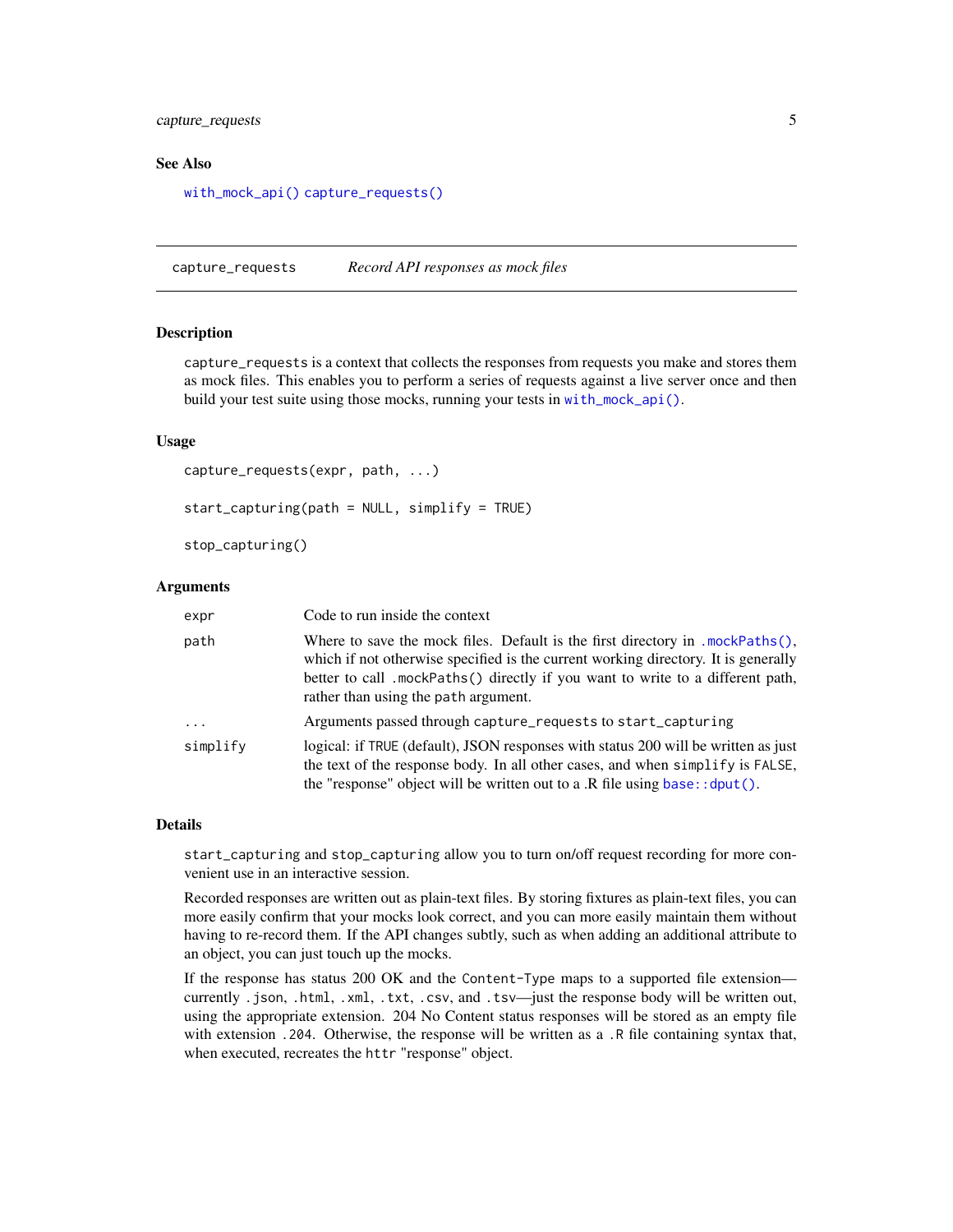<span id="page-5-0"></span>If you have trouble when recording responses, or are unsure where the files are being written, set options(httptest.verbose=TRUE) to print a message for every file that is written containing the absolute path of the file.

# Value

capture\_requests returns the result of expr. start\_capturing invisibly returns the path it is given. stop\_capturing returns nothing; it is called for its side effects.

#### See Also

[build\\_mock\\_url\(\)](#page-3-1) for how requests are translated to file paths. And see vignette("redacting") for details on how to prune sensitive content from responses when recording.

#### Examples

```
## Not run:
capture_requests({
   GET("http://httpbin.org/get")
    GET("http://httpbin.org")
   GET("http://httpbin.org/response-headers",
        query=list(`Content-Type`="application/json"))
})
# Or:
start_capturing()
GET("http://httpbin.org/get")
GET("http://httpbin.org")
GET("http://httpbin.org/response-headers",
    query=list(`Content-Type`="application/json"))
stop_capturing()
## End(Not run)
```
<span id="page-5-1"></span>change\_state *Handle a change of server state*

#### Description

In a vignette, put a call to change\_state() before any code block that makes a change on the server, or rather, before any code block that might repeat the same request previously done and expect a different result.

#### Usage

change\_state()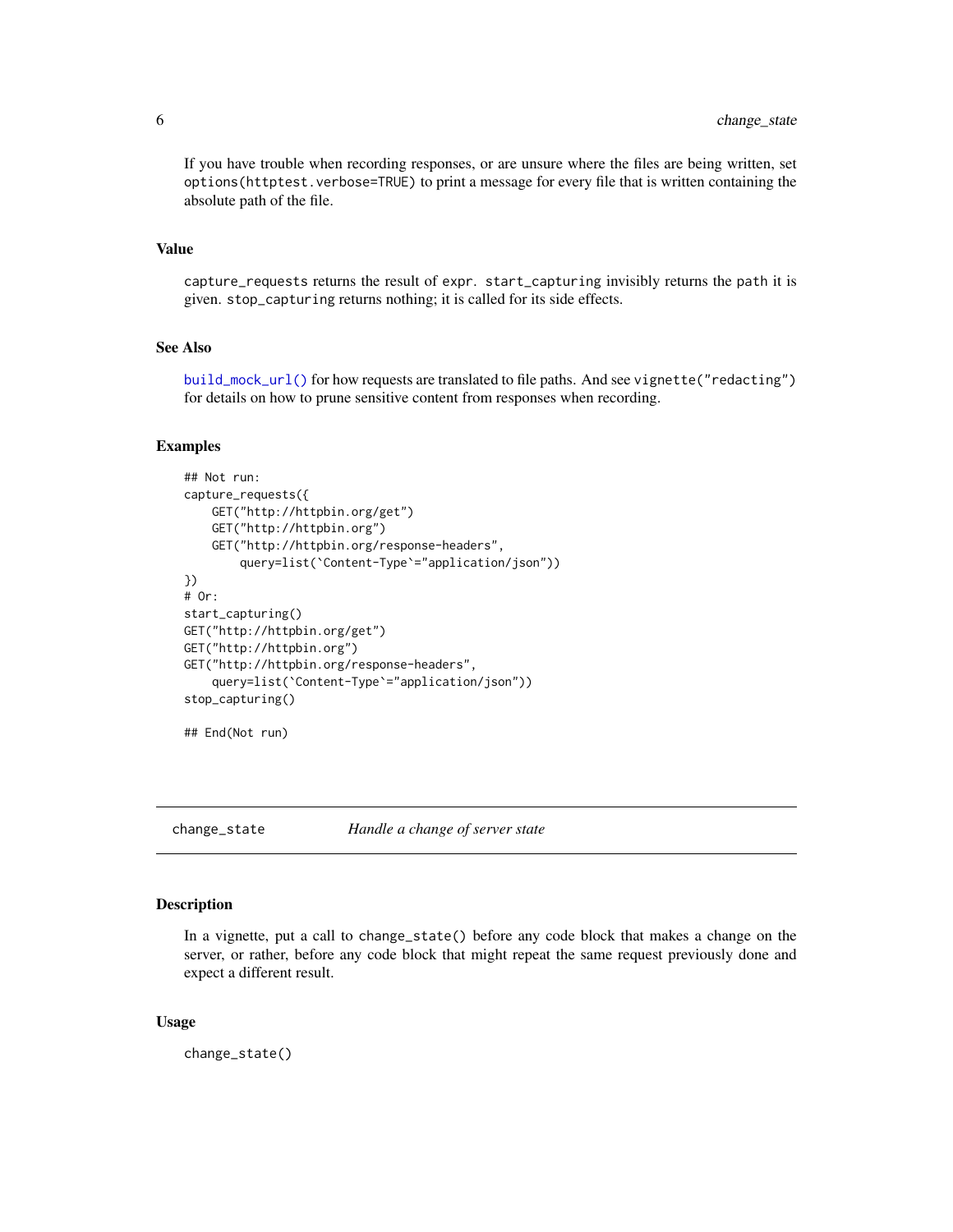# <span id="page-6-0"></span>expect\_header 7

# Details

change\_state() works by layering a new directory on top of the existing [.mockPaths\(\)](#page-1-1), so fixtures are recorded/loaded there, masking rather than overwriting previously recorded responses for the same request. In vignettes, these mock layers are subdirectories with integer names.

# Value

Invisibly, the return of .mockPaths() with the new path added.

<span id="page-6-1"></span>expect\_header *Test that an HTTP request is made with a header*

# Description

This expectation checks that a HTTP header (and potentially header value) is present in a request. It works by inspecting the request object and raising warnings that are caught by [testthat::expect\\_warning\(\)](#page-0-0).

# Usage

expect\_header(..., ignore.case = TRUE)

# Arguments

| $\ddots$    | Arguments passed to expect_warning                                                                                                                                                                                                                                |
|-------------|-------------------------------------------------------------------------------------------------------------------------------------------------------------------------------------------------------------------------------------------------------------------|
| ignore.case | logical: if FALSE, the pattern matching is <i>case sensitive</i> and if TRUE, case is<br>ignored during matching. Default is TRUE; note that this is the opposite of<br>expect_warning but is appropriate here because HTTP header names are case<br>insensitive. |

# Details

expect\_header works both in the mock HTTP contexts and on "live" HTTP requests.

# Value

NULL, according to expect\_warning.

# Examples

```
library(httr)
with_fake_http({
    expect_header(GET("http://example.com", config=add_headers(Accept="image/png")),
        "Accept: image/png")
})
```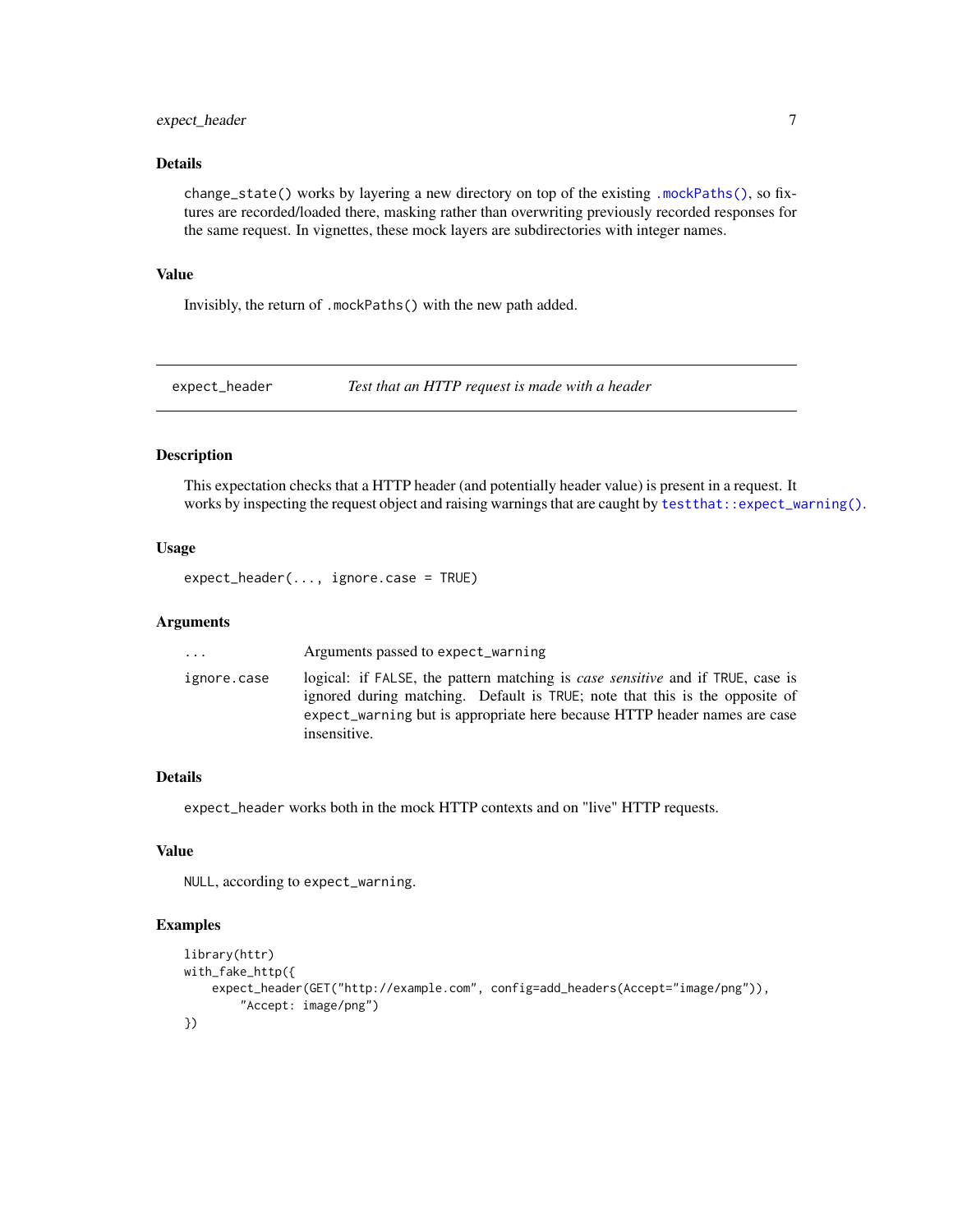```
expect_json_equivalent
```
*Test that objects would generate equivalent JSON*

# Description

Named lists in R are ordered, but they translate to unordered objects in JSON. This test expectation loosens the equality check of two objects to ignore the order of elements in a named list.

# Usage

```
expect_json_equivalent(
  object,
  expected,
  info = NULL,
  label = "object",
  expected.label = "expected"
)
```
# Arguments

| object   | object to test                                                                                                                                                                                                |
|----------|---------------------------------------------------------------------------------------------------------------------------------------------------------------------------------------------------------------|
| expected | expected value                                                                                                                                                                                                |
| info     | extra information to be included in the message                                                                                                                                                               |
| label    | character name by which to refer to object in the test result. Because the tools<br>for deparsing object names that 'test that' uses aren't exported from that package,<br>the default here is just "object". |
|          |                                                                                                                                                                                                               |

expected.label character same as label but for expected

# Value

Invisibly, returns object for optionally passing to other expectations.

# See Also

[testthat::expect\\_equivalent\(\)](#page-0-0)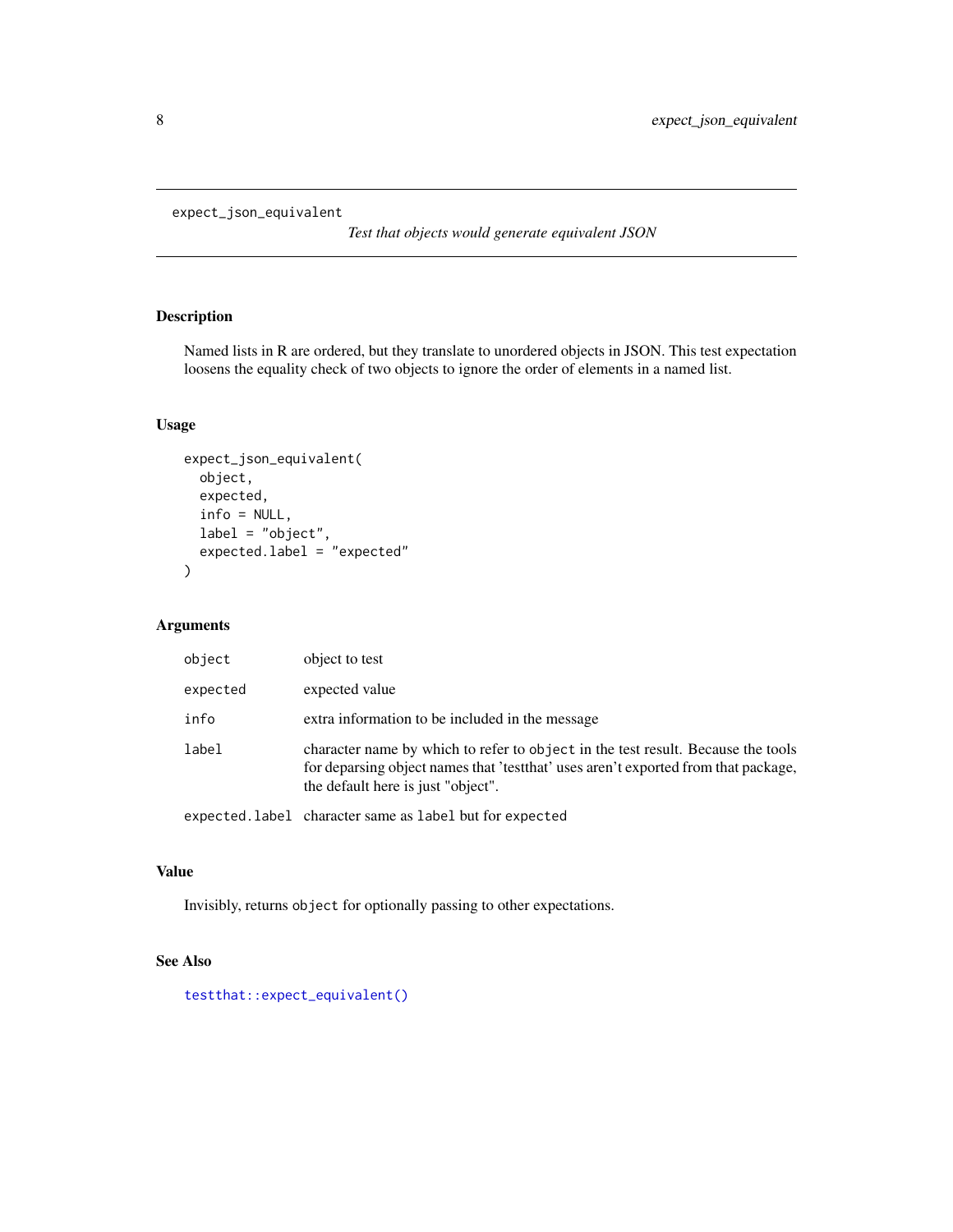<span id="page-8-1"></span><span id="page-8-0"></span>The mock contexts in httptest can raise errors or messages when requests are made, and those (error) messages have three elements, separated by space: (1) the request method (e.g. "GET"); (2) the request URL; and (3) the request body, if present. These verb-expectation functions look for this message shape. expect\_PUT, for instance, looks for a request message that starts with "PUT".

#### Usage

```
expect_GET(object, url = "", ...)expect_POST(object, url = "", ...)expect_PATCH(object, url = "", ...)
expect_PUT(object, url = "", ...)expect\_DELETE(object, url = "", ...)expect_no_request(object, ...)
```
# Arguments

| object | Code to execute that may cause an HTTP request                                                                                                                                                                                         |
|--------|----------------------------------------------------------------------------------------------------------------------------------------------------------------------------------------------------------------------------------------|
| url    | character: the URL you expect a request to be made to. Default is an empty<br>string, meaning that you can just assert that a request is made with a certain<br>method without asserting anything further.                             |
| .      | character segments of a request payload you expect to be included in the request<br>body, to be joined together by paste0. You may also pass any of the following<br>named logical arguments, which will be passed to base: : grepl(): |
|        | • fixed: Should matching take the pattern as is or treat it as a regular expres-<br>sion. Default: TRUE, and note that this default is the opposite of the default<br>in grepl. (The rest of the arguments follow its defaults.)       |
|        | • ignore.case: Should matching be done case insensitively? Default: FALSE,<br>meaning matches are case sensitive.                                                                                                                      |
|        | • per 1: Should Perl-compatible regular expressions be used? Default: FALSE                                                                                                                                                            |
|        | • useBytes: Should matching be done byte-by-byte rather than character-by-<br>character? Default: FALSE                                                                                                                                |
|        |                                                                                                                                                                                                                                        |

# Value

A testthat 'expectation'.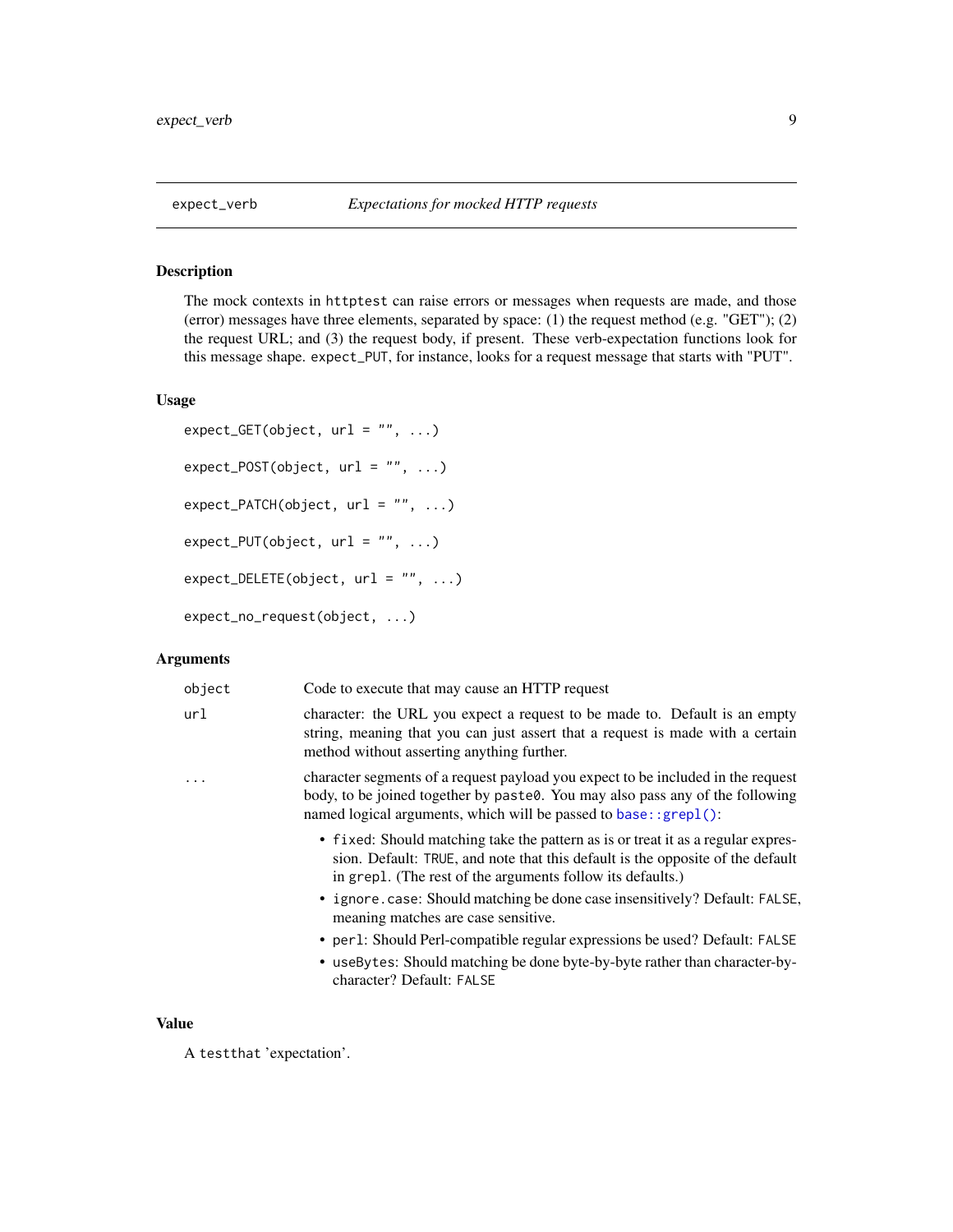# Examples

```
library(httr)
without_internet({
    expect_GET(GET("http://httpbin.org/get"),
        "http://httpbin.org/get")
   expect_GET(GET("http://httpbin.org/get"),
        "http://httpbin.org/[a-z]+",
        fixed=FALSE) # For regular expression matching
    expect_PUT(PUT("http://httpbin.org/put", body='{"a":1}'),
        'http://httpbin.org/put',
        '{"a":1}')
    expect_PUT(PUT("http://httpbin.org/put", body='{"a":1}'))
    expect_no_request(rnorm(5))
})
```
fake\_response *Return something that looks like a 'response'*

# Description

These functions allow mocking of HTTP requests without requiring an internet connection or server to run against. Their return shape is a 'httr' "response" class object that should behave like a real response generated by a real request.

# Usage

```
fake_response(
  request,
  verb = "GET",status_code = 200,
  headers = list(),
  content = NULL
\lambda
```
# Arguments

| request     | An 'httr' request-class object. A character URL is also accepted, for which a<br>fake request object will be created, using the verb argument as well.                                                                                                                            |
|-------------|-----------------------------------------------------------------------------------------------------------------------------------------------------------------------------------------------------------------------------------------------------------------------------------|
| verb        | Character name for the HTTP verb, if request is a URL. Default is "GET".                                                                                                                                                                                                          |
| status_code | Integer HTTP response status                                                                                                                                                                                                                                                      |
| headers     | Optional list of additional response headers to return                                                                                                                                                                                                                            |
| content     | If supplied, a JSON-serializable list that will be returned as response content<br>with Content-Type: application/json. If no content is provided, and if the<br>status_code is not 204 No Content, the url will be set as the response content<br>with Content-Type: text/plain. |

<span id="page-9-0"></span>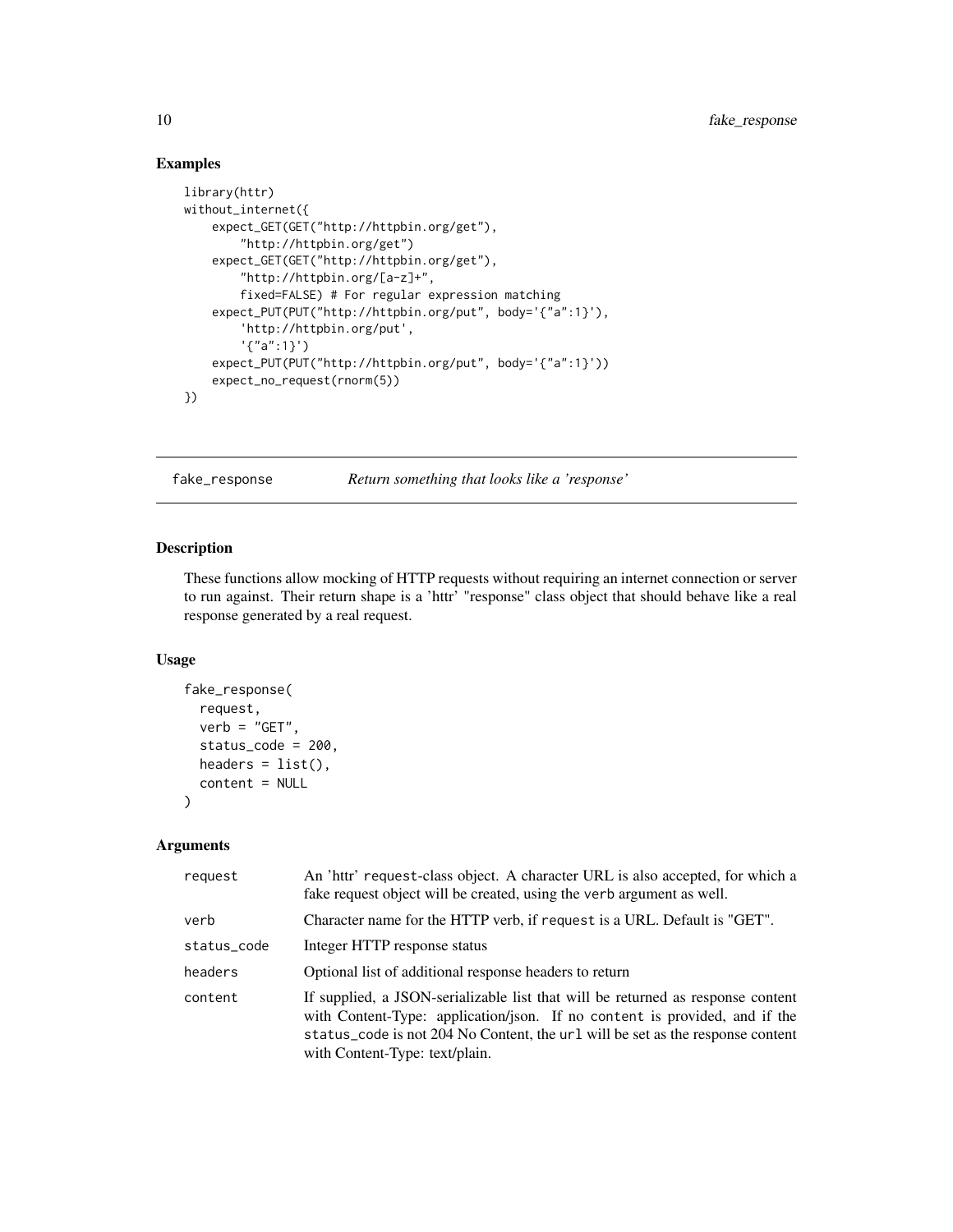# <span id="page-10-0"></span>gsub\_response 11

# Value

An 'httr' response class object.

<span id="page-10-1"></span>gsub\_response *Find and replace within a 'response' or 'request'*

# Description

These functions pass their arguments to [base::gsub\(\)](#page-0-0) in order to find and replace string patterns (regular expressions) within request or response objects. gsub\_request() replaces in the request URL and any request body fields; gsub\_response() replaces in the response URL, the response body, and it calls gsub\_request() on the request object found within the response.

# Usage

gsub\_response(response, pattern, replacement, ...)

gsub\_request(request, pattern, replacement, ...)

#### Arguments

| response    | An 'httr' response object to sanitize.                                                                                                                                                                                                       |
|-------------|----------------------------------------------------------------------------------------------------------------------------------------------------------------------------------------------------------------------------------------------|
| pattern     | From base: : $\text{gsub}()$ : "character string containing a regular expression (or char-<br>acter string for fixed = TRUE) to be matched in the given character vector."<br>Passed to gsub(). See the docs for gsub() for further details. |
| replacement | A replacement for the matched pattern, possibly including regular expression<br>backreferences. Passed to gsub(). See the docs for gsub() for further details.                                                                               |
| $\cdots$    | Additional logical arguments passed to gsub(): ignore.case, perl, fixed,<br>and useBytes are the possible options.                                                                                                                           |
| request     | An 'httr' request object to sanitize.                                                                                                                                                                                                        |

# Details

Note that, unlike gsub(), the first argument of the function is request or response, not pattern, while the equivalent argument in  $g\text{sub}($ ), "x", is placed third. This difference is to maintain consistency with the other redactor functions in httptest, which all take response as the first argument.

# Value

A request or response object, same as was passed in, with the pattern replaced in the URLs and bodies.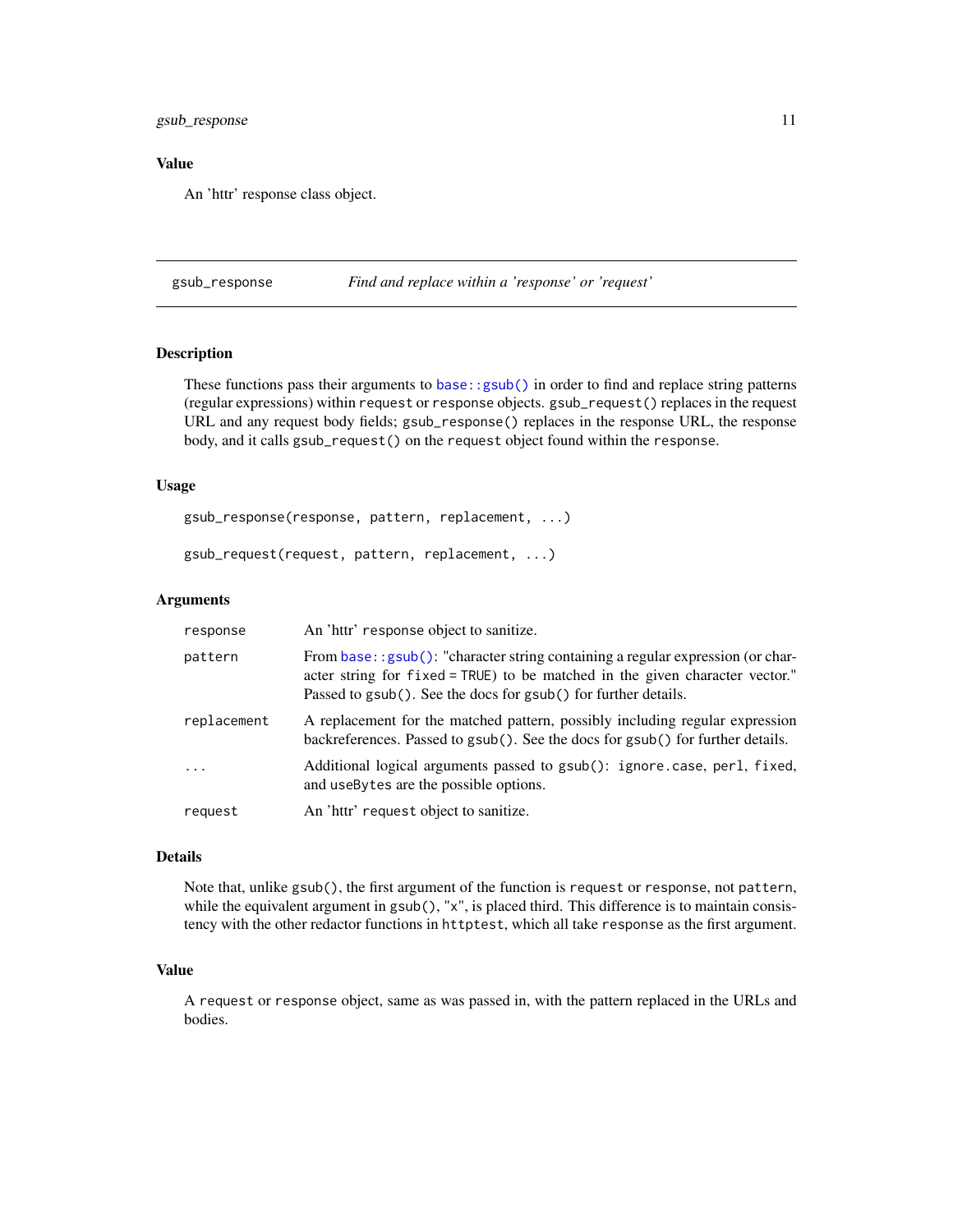<span id="page-11-0"></span>If httr makes HTTP easy and testthat makes testing fun, httptest makes testing your code that uses HTTP a simple pleasure.

# Details

The httptest package lets you test R code that wraps an API without requiring access to the remote service. It provides three test **contexts** that mock the network connection in different ways. [with\\_mock\\_api\(\)](#page-21-1) lets you provide custom fixtures as responses to requests, stored as plain-text files in your test directory. [without\\_internet\(\)](#page-19-1) converts HTTP requests into errors that print the request method, URL, and body payload, if provided, allowing you to assert that a function call would make a correctly-formed HTTP request or assert that a function does not make a request (because if it did, it would raise an error in this context). [with\\_fake\\_http\(\)](#page-20-1) raises a "message" instead of an "error", and HTTP requests return a "response"-class object. Like without\_internet, it allows you to assert that the correct requests were (or were not) made, but it doesn't cause the code to exit with an error.

httptest offers additional **expectations** to assert that HTTP requests were—or were not—made. [expect\\_GET\(\)](#page-8-1), [expect\\_PUT\(\)](#page-8-1), [expect\\_PATCH\(\)](#page-8-1), [expect\\_POST\(\)](#page-8-1), and [expect\\_DELETE\(\)](#page-8-1) assert that the specified HTTP request is made within one of the test contexts. They catch the error or message raised by the mocked HTTP service and check that the request URL and optional body match the expectation. [expect\\_no\\_request\(\)](#page-8-1) is the inverse of those: it asserts that no error or message from a mocked HTTP service is raised. [expect\\_header\(\)](#page-6-1) asserts that an HTTP request, mocked or not, contains a request header. [expect\\_json\\_equivalent\(\)](#page-7-1) checks that two R objects would generate equivalent JSON, taking into account how JSON objects are unordered whereas R named lists are ordered.

For an overview of testing with httptest, see vignette("httptest").

The package also includes [capture\\_requests\(\)](#page-4-1), a context that collects the responses from requests you make and stores them as mock files. This enables you to perform a series of requests against a live server once and then build your test suite using those mocks, running your tests in with\_mock\_api.

When recording requests, by default httptest looks for and redacts the standard ways that auth credentials are passed in requests. This prevents you from accidentally publishing your personal tokens. The redacting behavior is fully customizable, either by providing a function (response) {...} to set\_redactor(), or by placing a function in your package's inst/httptest/redact.R that will be used automatically any time you record requests with your package loaded. See vignette("redacting") for details.

httptest also enables you to write package vignettes and other R Markdown documents that communicate with a remote API. By adding as little as [start\\_vignette\(\)](#page-16-1) to the beginning of your vignette, you can safely record API responses from a live session, using your secret credentials. These API responses are scrubbed of sensitive personal information and stored in a subfolder in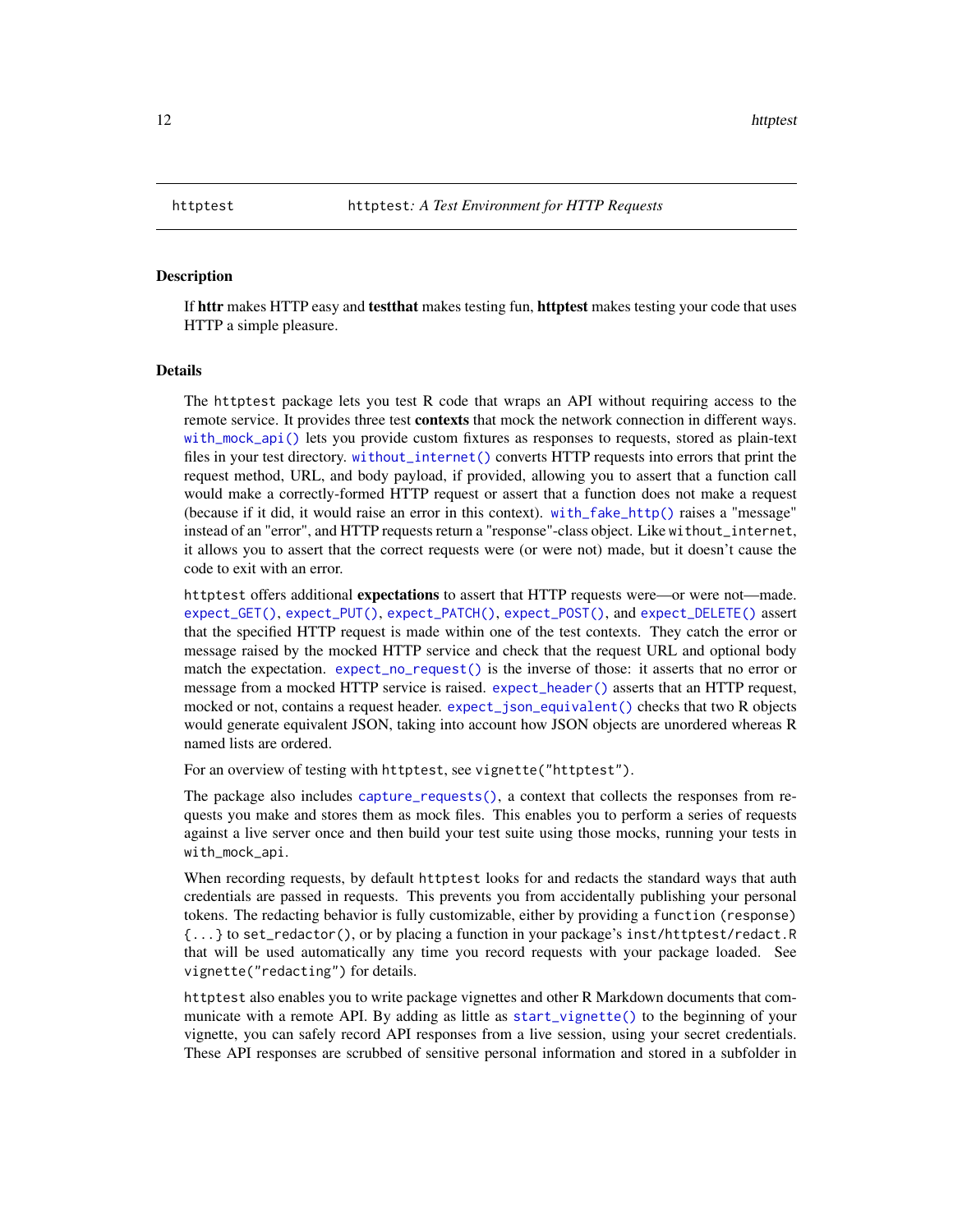#### <span id="page-12-0"></span>public that is a set of the set of the set of the set of the set of the set of the set of the set of the set of the set of the set of the set of the set of the set of the set of the set of the set of the set of the set of

your vignettes directory. Subsequent vignette builds, including on continuous-integration services, CRAN, and your package users' computers, use these recorded responses, allowing the document to regenerate without a network connection or API credentials. To record fresh API responses, delete the subfolder of cached responses and re-run. See vignette("vignettes") for more discussion and links to examples.

public *Test that functions are exported*

#### **Description**

It's easy to forget to document and export a new function. Using testthat for your test suite makes it even easier to forget because it evaluates your test code inside the package's namespace, so internal, non-exported functions can be accessed. So you might write a new function, get passing tests, and then tell your package users about the function, but when they try to run it, they get Error: object 'coolNewFunction' not found.

# Usage

public(...)

#### Arguments

... Code to evaluate

#### Details

Wrap public() around test blocks to assert that the functions they call are exported (and thus fail if you haven't documented them with @export or otherwise added them to your package NAMES-PACE file).

An alternative way to test that your functions are exported from the package namespace is with examples in the documentation, which R CMD check runs in the global namespace and would thus fail if the functions aren't exported. However, code that calls remote APIs, potentially requiring specific server state and authentication, may not be viable to run in examples in R CMD check. public() provides a solution that works for these cases because you can test your namespace exports in the same place where you are testing the code with API mocks or other safe testing contexts.

#### Value

The result of ... evaluated in the global environment (and not the package environment).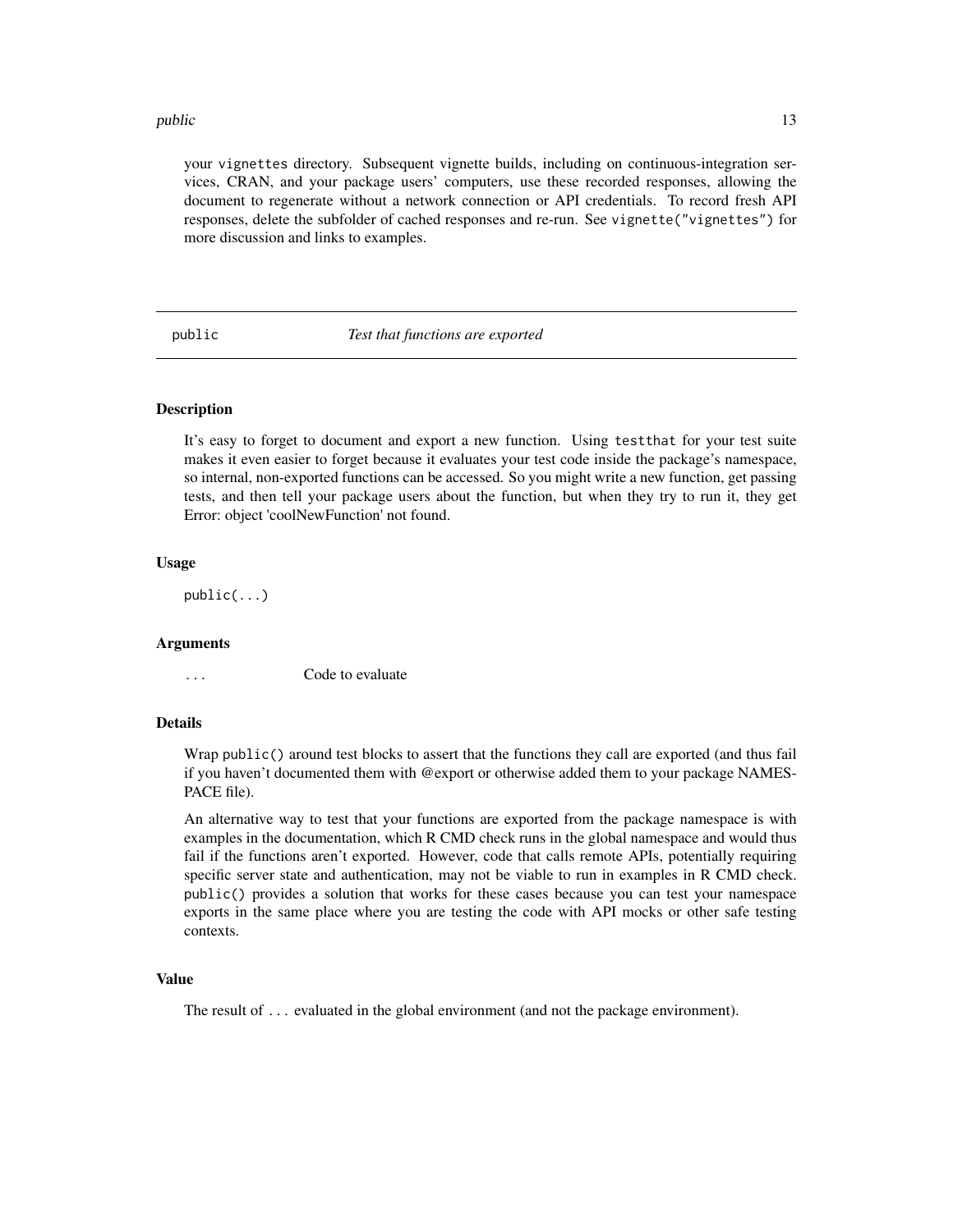<span id="page-13-1"></span><span id="page-13-0"></span>

When recording requests for use as test fixtures, you don't want to include secrets like authentication tokens and personal ids. These functions provide a means for redacting this kind of content, or anything you want, from responses that [capture\\_requests\(\)](#page-4-1) saves.

#### Usage

redact\_cookies(response)

```
redact_headers(response, headers = c())
```
within\_body\_text(response, FUN)

redact\_auth(response)

#### Arguments

| response   | An 'httr' response object to sanitize.                                                                                                                                                                  |
|------------|---------------------------------------------------------------------------------------------------------------------------------------------------------------------------------------------------------|
| headers    | For redact_headers(), a character vector of header names to sanitize. Note<br>that redact_headers() itself does not do redacting but returns a function that<br>when called does the redacting.         |
| <b>FUN</b> | For within body text(), a function that takes as its argument a character vec-<br>tor and returns a modified version of that. This function will be applied to the<br>text of the response's "content". |

#### Details

redact\_cookies() removes cookies from 'httr' response objects. redact\_headers() lets you target selected request and response headers for redaction. redact\_auth() is a convenience wrapper around them for a useful default redactor in capture\_requests().

within\_body\_text() lets you manipulate the text of the response body and manages the parsing of the raw (binary) data in the 'response' object.

#### Value

All redacting functions return a well-formed 'httr' response object.

#### See Also

vignette("redacting",package="httptest") for a detailed discussion of what these functions do and how to customize them. [gsub\\_response\(\)](#page-10-1) is another redactor.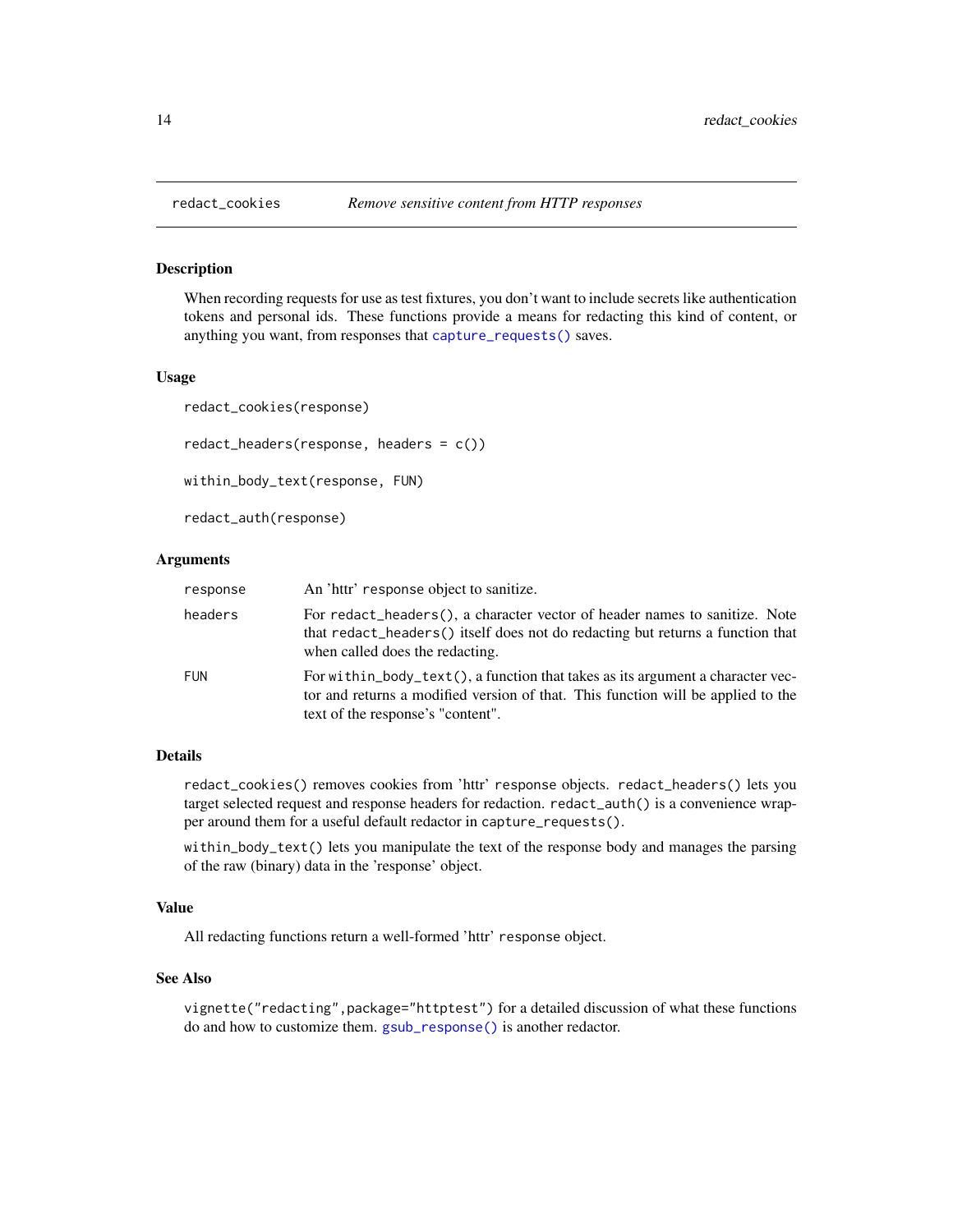<span id="page-14-1"></span><span id="page-14-0"></span>

A redactor is a function that alters the response content being written out in the [capture\\_requests\(\)](#page-4-1) context, allowing you to remove sensitive values, such as authentication tokens, as well as any other modification or truncation of the response body. By default, the [redact\\_auth\(\)](#page-13-1) function will be used to purge standard auth methods, but set\_redactor() allows you to provide a different one.

#### Usage

set\_redactor(FUN)

#### Arguments

FUN A function or expression that modifies response objects. Specifically, a valid input is one of:

- A function taking a single argument, the response, and returning a valid response object.
- A formula as shorthand for an anonymous function with . as the "response" argument, as in the purrr package. That is, instead of function (response) redact\_headers(response,"X-Custom-Header"), you can use ~ redact\_headers(.,"X-Custom
- A list of redacting functions/formulas, which will be executed in sequence on the response
- NULL, to override the default redact\_auth().

#### Details

Alternatively, you can put a redacting function in inst/httptest/redact.R in your package, and any time your package is loaded (as in when running tests or building vignettes), the function will be used automatically.

For further details on how to redact responses, see vignette("redacting").

#### Value

Invisibly, the redacting function, validated and perhaps modified. Formulas and function lists are turned into proper functions. NULL as input returns the force() function.

#### See Also

[set\\_requester\(\)](#page-15-1)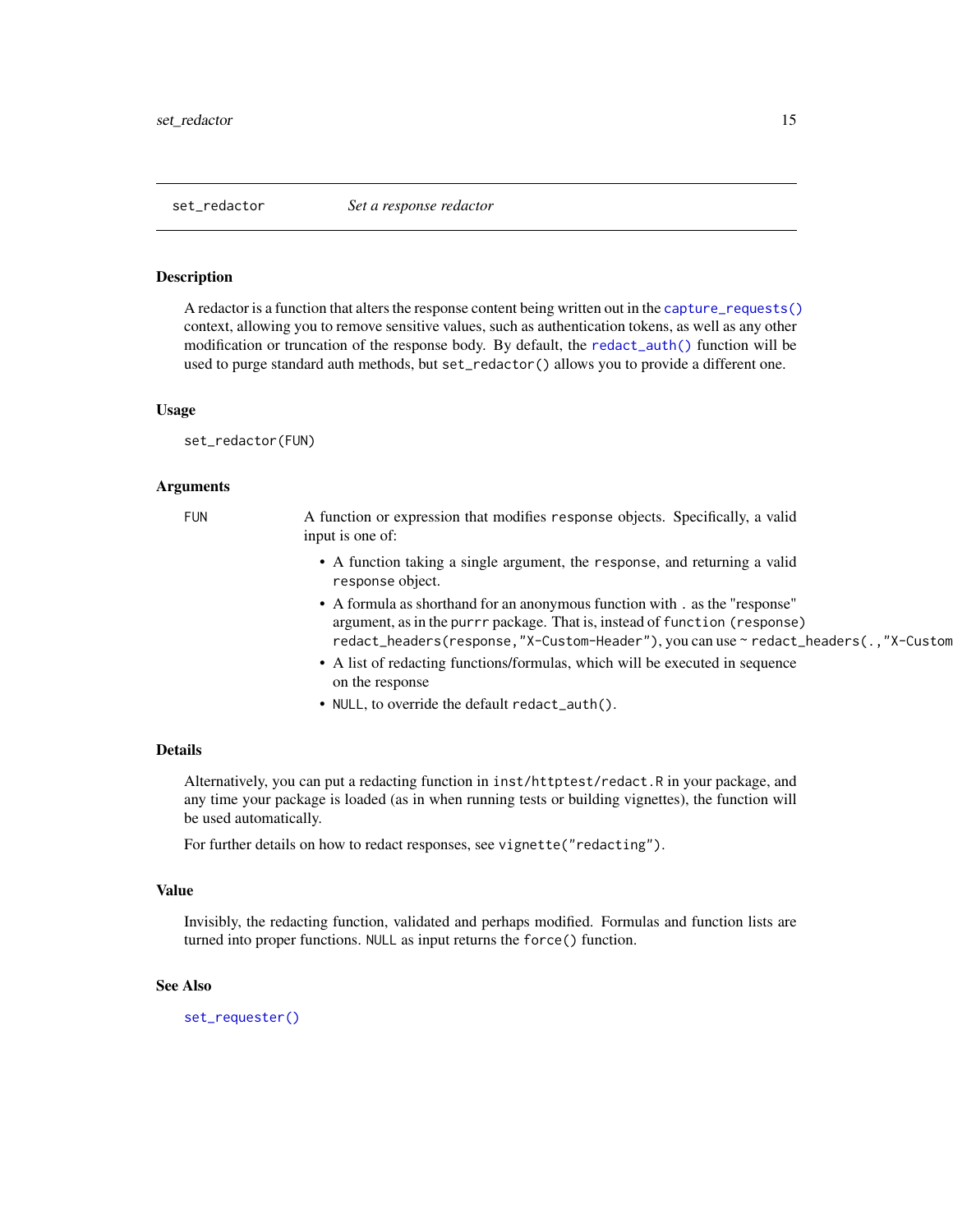<span id="page-15-1"></span><span id="page-15-0"></span>

Set a request preprocessor

# Usage

set\_requester(FUN)

#### Arguments

FUN A function or expression that modifies request objects. Specifically, a valid input is one of:

- A function taking a single argument, the request, and returning a valid request object.
- A formula as shorthand for an anonymous function with . as the "request" argument, as in the purrr package.
- A list of functions/formulas, which will be executed in sequence on the request.
- NULL, to override the default redact\_auth().

# Value

Invisibly, FUN, validated and perhaps modified.

#### See Also

[set\\_redactor\(\)](#page-14-1)

skip\_if\_disconnected *Skip tests that need an internet connection if you don't have one*

### Description

Temporary connection trouble shouldn't fail your build.

#### Usage

```
skip_if_disconnected(
 message = paste("Offline: cannot reach", url),
 url = "http://httpbin.org/"
)
```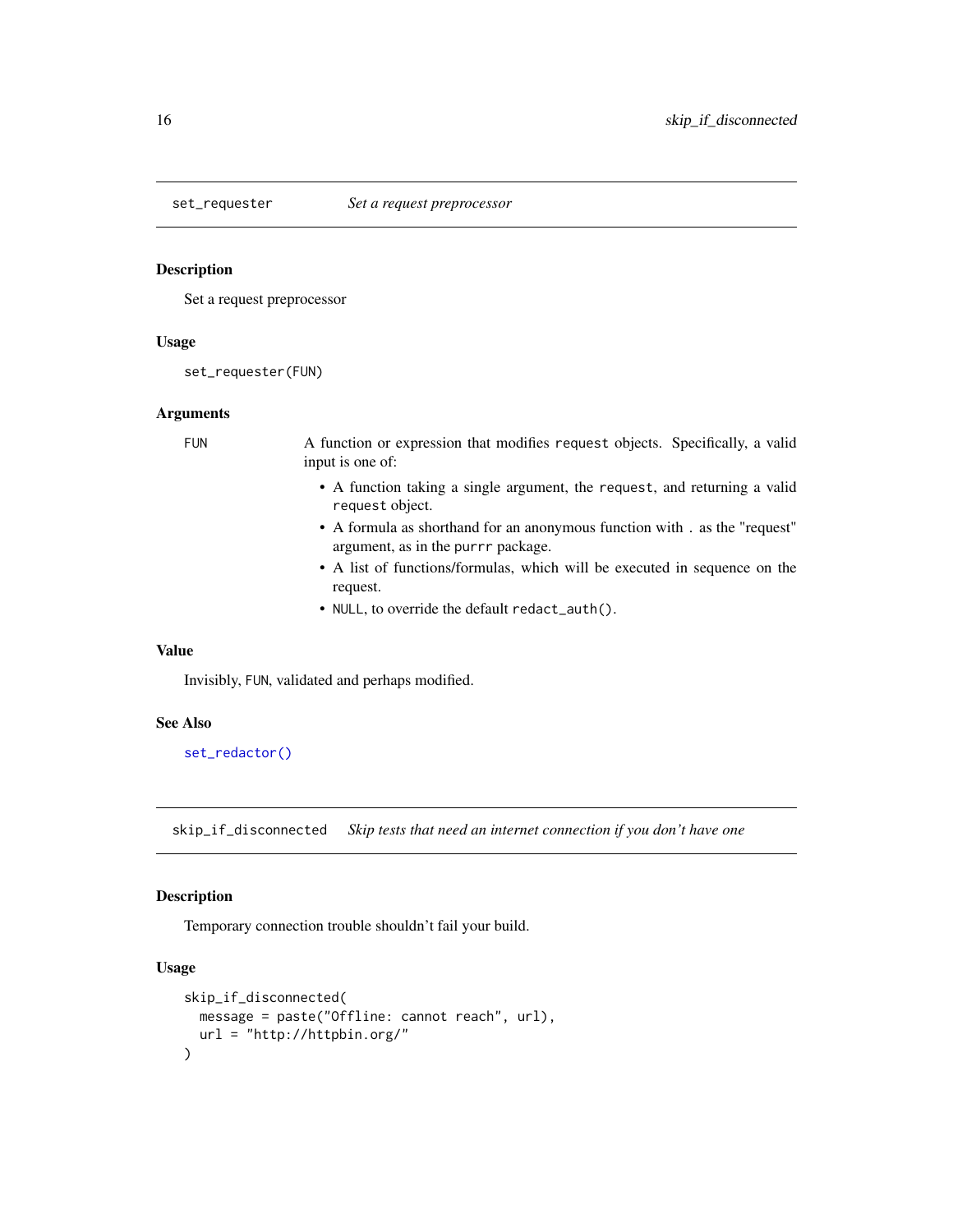# <span id="page-16-0"></span>start\_vignette 17

#### Arguments

| message | character message to be printed, passed to $testthat::skip()$ |
|---------|---------------------------------------------------------------|
| url     | character URL to ping to check for a working connection       |

# Details

Note that if you call this from inside one of the mock contexts, it will follow the mock's behavior. That is, inside [with\\_fake\\_http\(\)](#page-20-1), the check will pass and the following tests will run, but inside [without\\_internet\(\)](#page-19-1), the following tests will be skipped.

# Value

If offline, a test skip; else invisibly returns TRUE.

#### See Also

[testthat::skip\(\)](#page-0-0)

<span id="page-16-1"></span>start\_vignette *Set mocking/capturing state for a vignette*

#### Description

Use start\_vignette() to either use previously recorded responses, if they exist, or capture real responses for future use.

### Usage

```
start_vignette(path, ...)
```

```
end_vignette()
```
# Arguments

| path                    | Root file path for the mocks for this vignette. A good idea is to use the file name<br>of the vignette itself. |
|-------------------------|----------------------------------------------------------------------------------------------------------------|
| $\cdot$ $\cdot$ $\cdot$ | Optional arguments passed to start_capturing()                                                                 |

# Details

In a vignette or other R Markdown or Sweave document, place start\_vignette() in an R code block at the beginning, before the first API request is made, and put end\_vignette() in a R code chunk at the end. You may want to make those R code chunks have echo=FALSE in order to hide the fact that you're calling them.

The behavior changes based on the existence of the path directory. The first time you build the vignette, the directory won't exist yet, so it will make real requests and record them inside of path.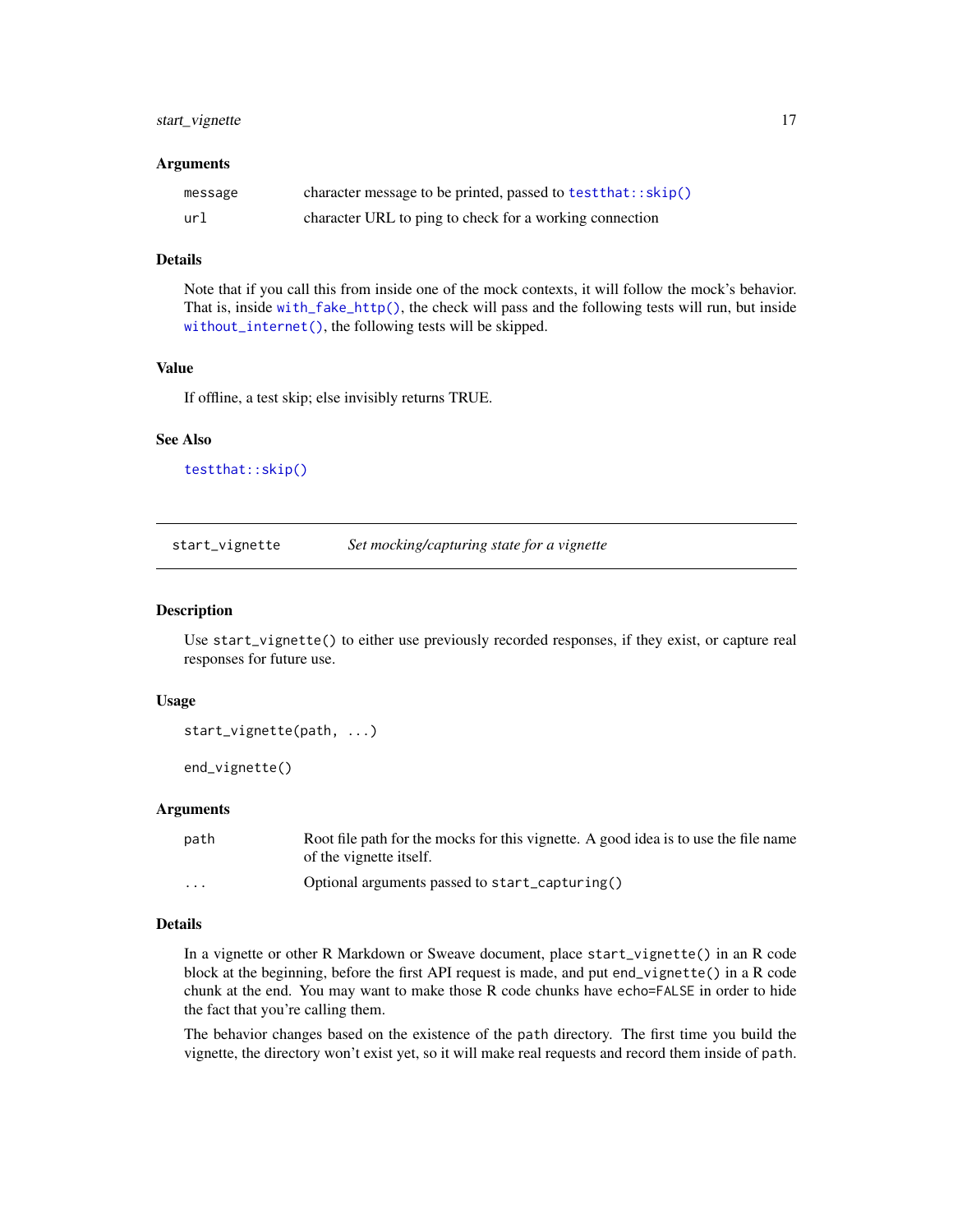On subsequent runs, the mocks will be used. To record fresh responses from the server, delete the path directory, and the responses will be recorded again the next time the vignette runs.

If you have additional setup code that you'd like available across all of your package's vignettes, put it in inst/httptest/start-vignette.R in your package, and it will be called in start\_vignette() before the mock/record context is set. Similarly, teardown code can go in inst/httptest/end-vignette.R, evaluated in end\_vignette() after mocking is stopped.

# Value

Nothing; called for its side effect of starting/ending response recording or mocking.

# See Also

[start\\_capturing\(\)](#page-4-2) for how requests are recorded; [use\\_mock\\_api\(\)](#page-18-1) for how previously recorded requests are loaded; [change\\_state\(\)](#page-5-1) for how to handle recorded requests when the server state is changing; vignette("vignettes",package="httptest") for an overview of all

<span id="page-17-1"></span>stop\_mocking *Turn off request mocking*

#### Description

This function "untraces" the httr request functions so that normal, real requesting behavior can be resumed.

# Usage

```
stop_mocking()
```
# Value

Nothing; called for its side effects

use\_httptest *Use 'httptest' in your tests*

# Description

This function adds httptest to Suggests in the package DESCRIPTION and loads it in tests/testthat/helper.R. Call it once when you're setting up a new package test suite.

#### Usage

use\_httptest(path = ".")

<span id="page-17-0"></span>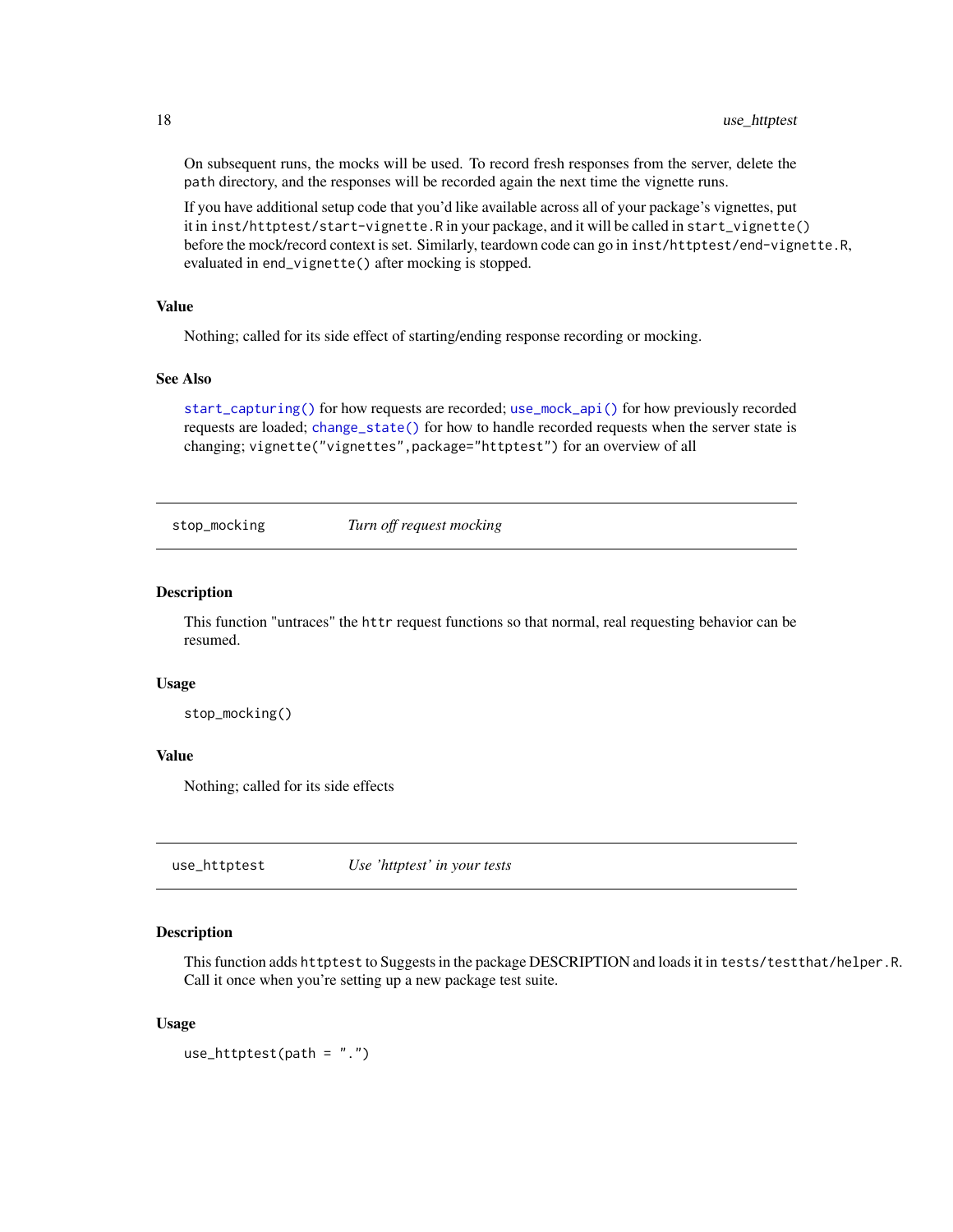# <span id="page-18-0"></span>use\_mock\_api 19

#### Arguments

path character path to the package

# Details

The function is idempotent: if httptest is already added to these files, no additional changes will be made.

# Value

Nothing: called for file system side effects.

<span id="page-18-1"></span>use\_mock\_api *Turn on API mocking*

# Description

This function intercepts HTTP requests made through httr and serves mock file responses instead. It is what [with\\_mock\\_api\(\)](#page-21-1) does, minus the automatic disabling of mocking when the context finishes.

# Usage

use\_mock\_api()

### Details

Note that you in order to resume normal request behavior, you will need to call [stop\\_mocking\(\)](#page-17-1) yourself—this function does not clean up after itself as 'with\_mock\_api' does.

# Value

Nothing; called for its side effects.

### See Also

[with\\_mock\\_api\(\)](#page-21-1) [stop\\_mocking\(\)](#page-17-1) [block\\_requests\(\)](#page-2-1)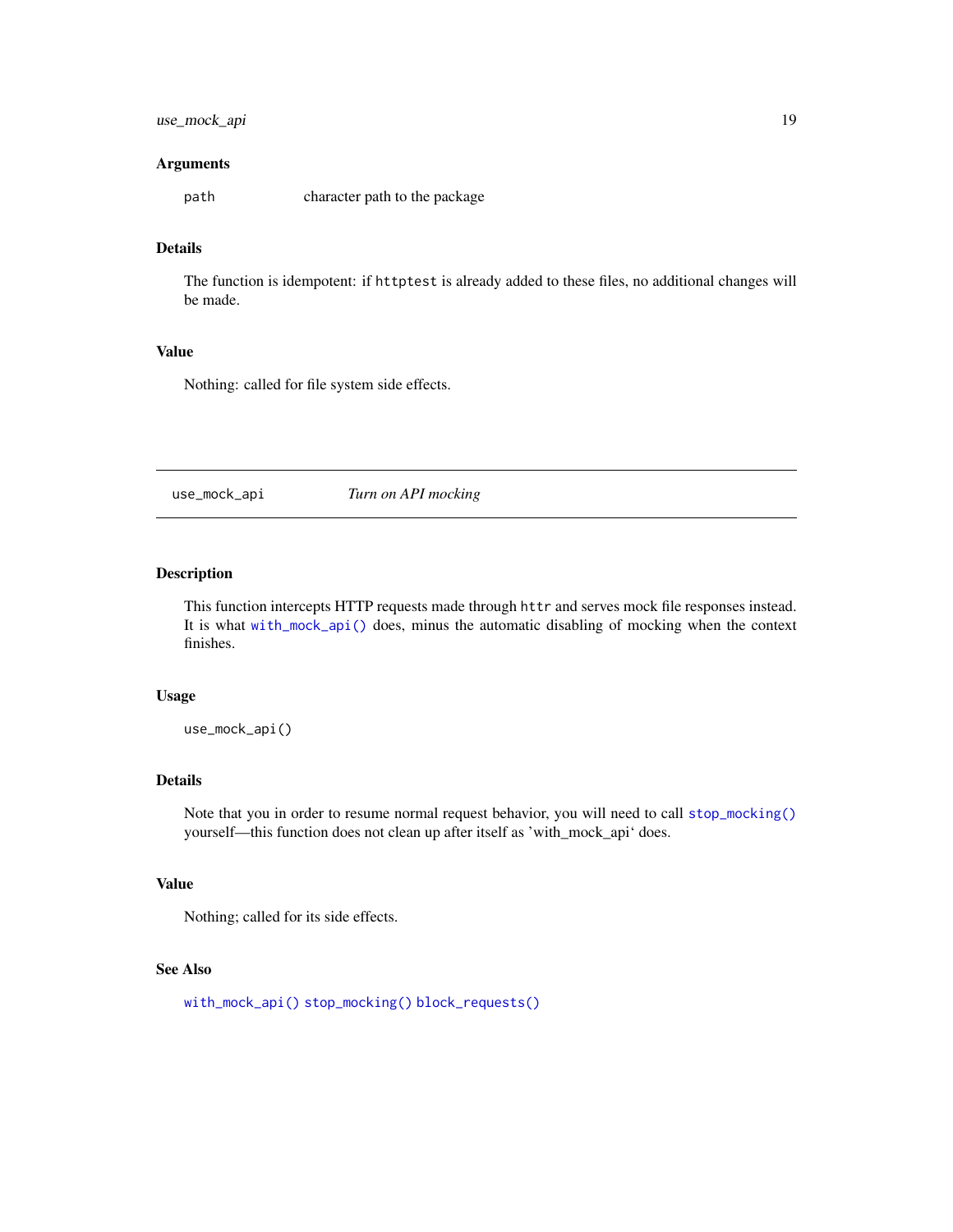<span id="page-19-1"></span><span id="page-19-0"></span>

without\_internet simulates the situation when any network request will fail, as in when you are without an internet connection. Any HTTP request through the verb functions in httr will raise an error.

### Usage

```
without_internet(expr)
```
#### Arguments

expr Code to run inside the mock context

#### Details

The error message raised has a well-defined shape, made of three elements, separated by space: (1) the request method (e.g. "GET"); (2) the request URL; and (3) the request body, if present. The verb-expectation functions, such as [expect\\_GET\(\)](#page-8-1) and [expect\\_POST\(\)](#page-8-1), look for this shape.

### Value

The result of expr

# See Also

[block\\_requests\(\)](#page-2-1) to enable mocking on its own (not in a context)

#### Examples

```
without_internet({
    expect_error(httr::GET("http://httpbin.org/get"),
       "GET http://httpbin.org/get")
   expect_error(httr::PUT("http://httpbin.org/put",
       body='{"a":1}'),
        'PUT http://httpbin.org/put {"a":1}', fixed=TRUE)
})
```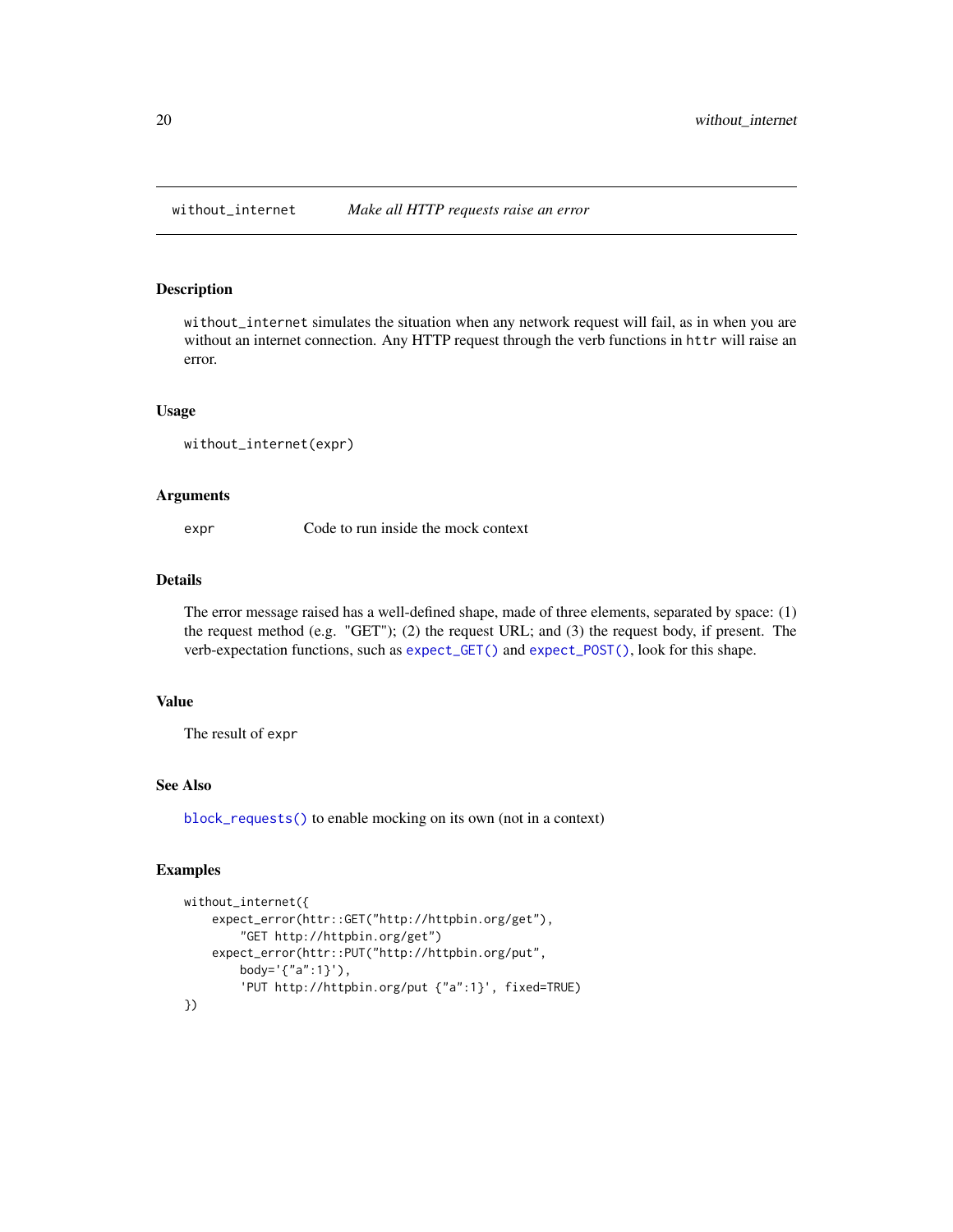<span id="page-20-1"></span><span id="page-20-0"></span>In this context, HTTP verb functions raise a 'message' so that test code can assert that the requests are made. As in [without\\_internet\(\)](#page-19-1), the message raised has a well-defined shape, made of three elements, separated by space: (1) the request method (e.g. "GET" or "POST"); (2) the request URL; and (3) the request body, if present. The verb-expectation functions, such as expect\_GET and expect\_POST, look for this shape.

### Usage

with\_fake\_http(expr)

with\_fake\_HTTP(expr)

### Arguments

expr Code to run inside the fake context

### Details

Unlike without\_internet, the HTTP functions do not error and halt execution, instead returning a response-class object so that code calling the HTTP functions can proceed with its response handling logic and itself be tested. The response it returns echoes back most of the request itself, similar to how some endpoints on <http://httpbin.org> do.

In the interest of standardizing naming conventions, with\_fake\_http() is the preferred name for this context; with\_fake\_HTTP() is deprecated.

#### Value

The result of expr

#### Examples

```
with_fake_http({
    expect_GET(req1 <- httr::GET("http://example.com"), "http://example.com")
    req1$url
    expect_POST(req2 <- httr::POST("http://example.com", body='{"a":1}'),
        "http://example.com")
   httr::content(req2)
})
```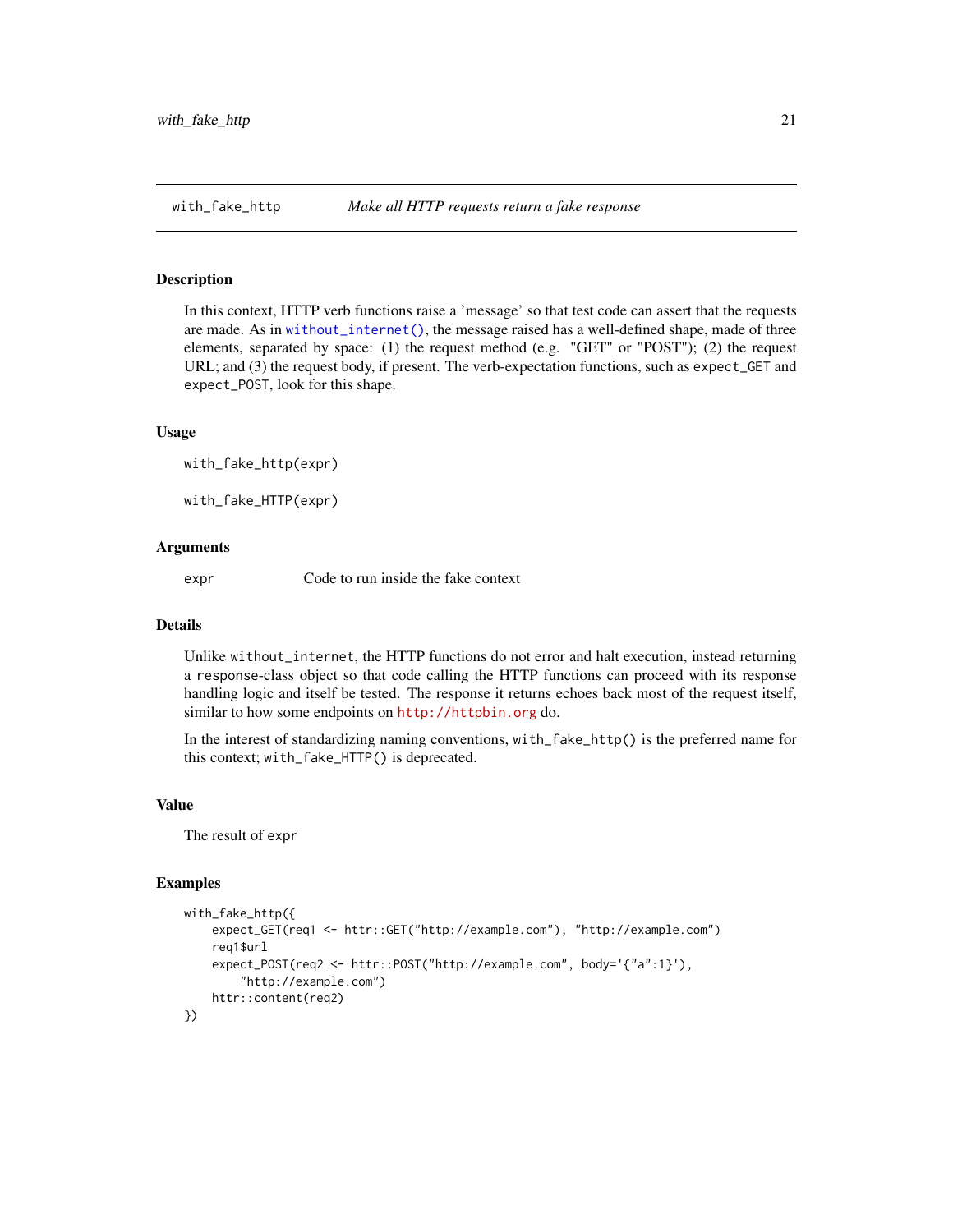<span id="page-21-1"></span><span id="page-21-0"></span>

In this context, HTTP requests attempt to load API response fixtures from files. This allows test code to proceed evaluating code that expects HTTP requests to return meaningful responses. Requests that do not have a corresponding fixture file raise errors, like how [without\\_internet\(\)](#page-19-1) does.

### Usage

with\_mock\_api(expr)

with\_mock\_API(expr)

#### Arguments

expr Code to run inside the fake context

#### Details

Requests are translated to mock file paths according to several rules that incorporate the request method, URL, query parameters, and body. See [build\\_mock\\_url\(\)](#page-3-1) for details.

File paths for API fixture files may be relative to the 'tests/testthat' directory, i.e. relative to the .R test files themselves. This is the default location for storing and retrieving mocks, but you can put them anywhere you want as long as you set the appropriate location with [.mockPaths\(\)](#page-1-1).

In the interest of standardizing naming conventions, with\_mock\_api() is the preferred name for this context; with\_mock\_API() is being deprecated.

#### Value

The result of expr

#### See Also

[use\\_mock\\_api\(\)](#page-18-1) to enable mocking on its own (not in a context); [build\\_mock\\_url\(\)](#page-3-1); [.mockPaths\(\)](#page-1-1)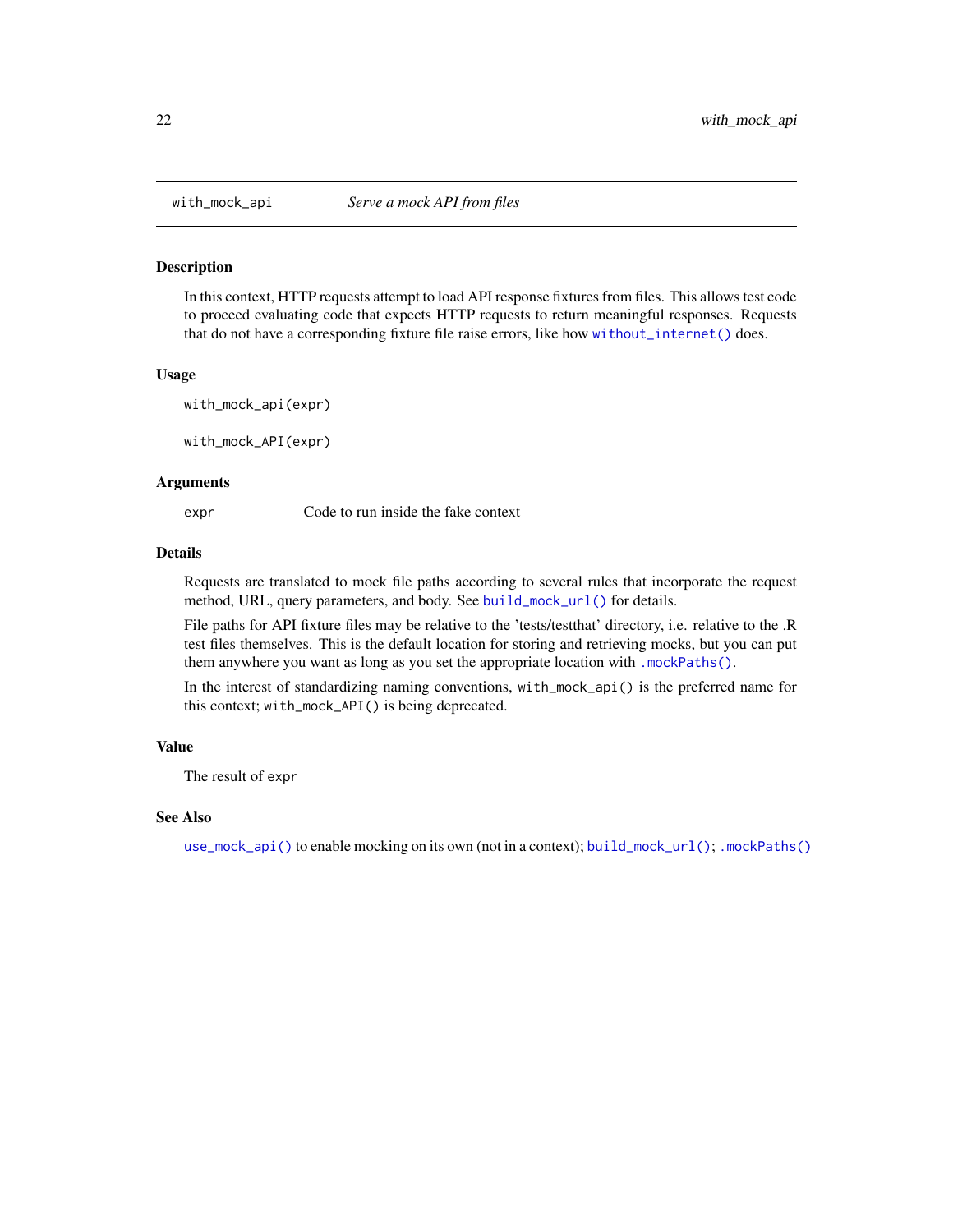# <span id="page-22-0"></span>**Index**

```
.mockPaths, 2
.mockPaths(), 5, 7, 22
base::.libPaths(), 3
base::dput(), 5
base::grepl(), 9
base::gsub(), 11
block_requests, 3
block_requests(), 19, 20
build_mock_url, 4
build_mock_url(), 6, 22
buildMockURL (build_mock_url), 4
capture_requests, 5
capture_requests(), 5, 12, 14, 15
change_state, 6
change_state(), 18
digest::digest(), 4
end_vignette (start_vignette), 17
expect_DELETE (expect_verb), 9
expect_DELETE(), 12
expect_GET (expect_verb), 9
expect_GET(), 12, 20
expect_header, 7
expect_header(), 12
expect_json_equivalent, 8
expect_json_equivalent(), 12
expect_no_request (expect_verb), 9
expect_no_request(), 12
expect_PATCH (expect_verb), 9
expect_PATCH(), 12
expect_POST (expect_verb), 9
expect_POST(), 12, 20
expect_PUT (expect_verb), 9
expect_PUT(), 12
expect_verb, 9
```

```
fake_response, 10
```

```
gsub_request (gsub_response), 11
gsub_response, 11
gsub_response(), 14
```

```
httptest, 12
```

```
public, 13
```
redact *(*redact\_cookies*)*, [14](#page-13-0) redact\_auth *(*redact\_cookies*)*, [14](#page-13-0) redact\_auth(), *[15](#page-14-0)* redact\_cookies, [14](#page-13-0) redact\_headers *(*redact\_cookies*)*, [14](#page-13-0)

```
set_redactor, 15
set_redactor(), 16
set_requester, 16
set_requester(), 15
skip_if_disconnected, 16
start_capturing (capture_requests), 5
start_capturing(), 18
start_vignette, 17
start_vignette(), 12
stop_capturing (capture_requests), 5
stop_mocking, 18
stop_mocking(), 3, 19
```

```
testthat::expect_equivalent(), 8
testthat::expect_warning(), 7
testthat::skip(), 17
```
use\_httptest, [18](#page-17-0) use\_mock\_api, [19](#page-18-0) use\_mock\_api(), *[3](#page-2-0)*, *[18](#page-17-0)*, *[22](#page-21-0)*

```
with_fake_HTTP (with_fake_http), 21
with_fake_http, 21
with_fake_http(), 12, 17
with_mock_API (with_mock_api), 22
with_mock_api, 22
with_mock_api(), 5, 12, 19
```